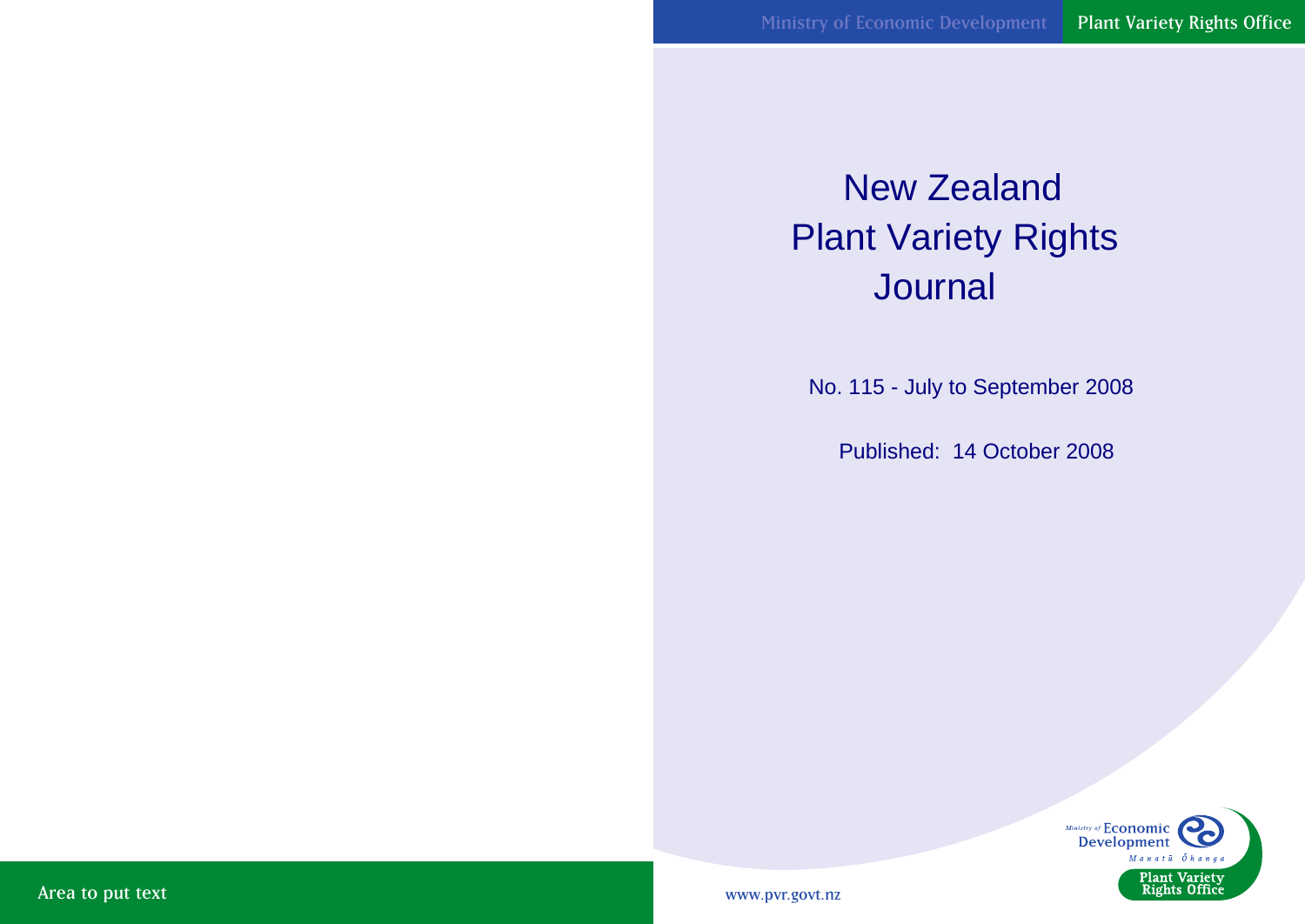# **CONTENTS** Page

| $\mathsf{L}$ | APPLICATIONS FOR PROTECTION                                                                                                                                                                                                                                                                                                                                                       | 1                                                        |
|--------------|-----------------------------------------------------------------------------------------------------------------------------------------------------------------------------------------------------------------------------------------------------------------------------------------------------------------------------------------------------------------------------------|----------------------------------------------------------|
| II.          | VARIETY DENOMINATIONS (See also I.)<br>A. APPLICATIONS FOR A VARIETY DENOMINATION                                                                                                                                                                                                                                                                                                 | 5                                                        |
| III.         | WITHDRAWAL OR LAPSE OF APPLICATIONS<br>A. WITHDRAWAL OF APPLICATIONS FOR PROTECTION                                                                                                                                                                                                                                                                                               | 5                                                        |
| IV.          | <b>DECISIONS</b><br>A. GRANTS OF PLANT VARIETY RIGHTS<br>B. REFUSAL OF APPLICATIONS FOR PROTECTION                                                                                                                                                                                                                                                                                | 6<br>8                                                   |
| V.           | CHANGES IN THE PERSON OF THE OWNER OR OF THE ADDRESS FOR SERVICE<br>A. CHANGES RELATING TO APPLICATIONS<br><b>B. CHANGES RELATING TO GRANTS</b>                                                                                                                                                                                                                                   | 8<br>8                                                   |
| VI.          | <b>TERMINATION OF PROTECTION</b><br>A. SURRENDER OF PROTECTION<br><b>B., CANCELLATION OF PROTECTION</b>                                                                                                                                                                                                                                                                           | 9<br>11                                                  |
| VII.         | <b>CORRECTIONS</b>                                                                                                                                                                                                                                                                                                                                                                | 12                                                       |
| VIII.        | <b>GENERAL INFORMATION</b><br>A. CLOSING DATE – NOTICE TO BREEDERS ENTERING VARIETIES IN CENTRAL DUS TRIALS<br>CONDUCTED BY THE PVR OFFICE<br>B. HOLIDAY CLOSING OF THE PLANT VARIETY RIGHTS OFFICE<br>C. UPDATING OF POSTAL ADDRESSES IN THE PVR DATABASE.<br>D. CHANGES TO THE PLANT VARIETY RIGHTS OFFICE WEBSITE<br>E. FUTURE PUBLICATION OF THE PLANT VARIETY RIGHTS JOURNAL | $12 \overline{ }$<br>12<br>$12 \overline{ }$<br>12<br>12 |

# **I. APPLICATIONS FOR PROTECTION**

| Date | <b>Application Number</b>                             | a. Owner<br>b. Breeder (if different from a)<br>c. Address for Service<br>(address code in brackets) | <b>Proposed Denomination</b><br>Breeder's Reference or<br><b>Temporary Denomination</b> |
|------|-------------------------------------------------------|------------------------------------------------------------------------------------------------------|-----------------------------------------------------------------------------------------|
|      | $\mathbf{1}$                                          | 2                                                                                                    | 3                                                                                       |
|      | <b>Agricultural &amp; Vegetable Crops</b>             |                                                                                                      |                                                                                         |
|      | Barley (Hordeum vulgare L.)                           |                                                                                                      |                                                                                         |
| 1.   | <b>BAR049</b><br>2008-07-11                           | a. Crop & Food Research (7)                                                                          | <b>CRBA123</b>                                                                          |
| 2.   | <b>BAR050</b><br>2008-07-24                           | a. Syngenta Seeds (1163)<br>c. Cropmark Seeds (41)                                                   | Quench<br>N.F.C. 403-49                                                                 |
|      | Brassica, Swede (Brassica napus var. napobrassica L.) |                                                                                                      |                                                                                         |
| 3.   | <b>BRA023</b><br>2008-07-04                           | a. Crop & Food Research (7)                                                                          | Keystone<br>DHDwf1                                                                      |
|      | Lettuce (Lactuca sativa L.)                           |                                                                                                      |                                                                                         |
| 4.   | <b>LET023</b><br>2008-08-13                           | a. Nunhems B.V. (1385)<br>c. Baldwins (130)                                                          | <b>Multigreen 2</b><br>Nun 9023 LT                                                      |
|      | Potato (Solanum tuberosum L.)                         |                                                                                                      |                                                                                         |
| 5.   | POT109<br>2008-09-22                                  | a. Europlant Pflanzenzucht (1366)<br>b. Kartoffelzucht Bohm (203)<br>c. Eurogrow Potatoes (774)      | Anuschka                                                                                |
|      | Sweet Potato (Ipomoea batatas L.)                     |                                                                                                      |                                                                                         |
| 6.   | <b>VEM010</b><br>2008-07-07                           | a. Crop & Food Research (7)                                                                          | C <sub>1</sub> X                                                                        |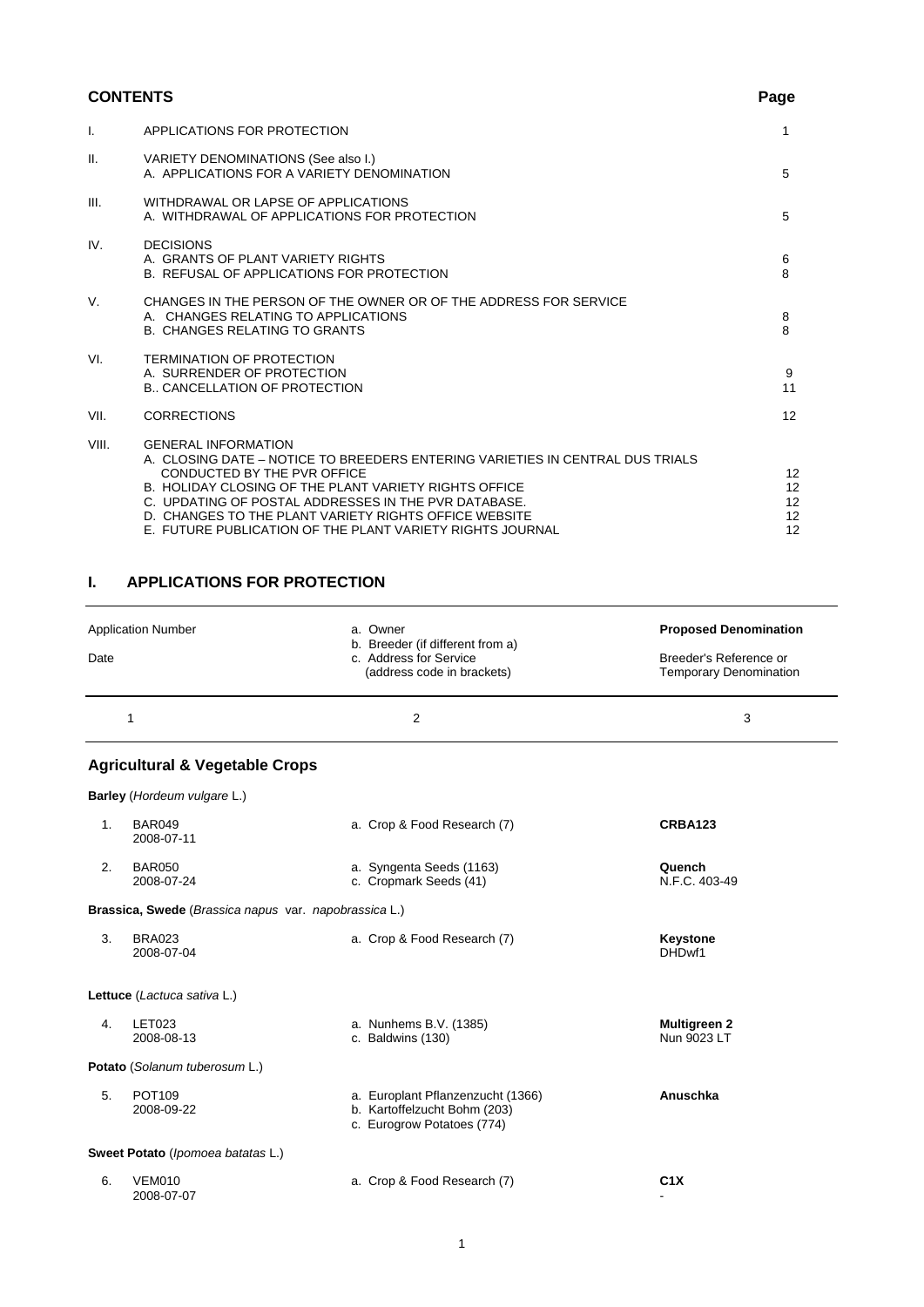| 7.  | VEM011<br>2008-07-07                            | a. Crop & Food Research (7)                                                                                         | <b>Purple Star</b><br>C42  |
|-----|-------------------------------------------------|---------------------------------------------------------------------------------------------------------------------|----------------------------|
|     | Wheat, Common (Triticum aestivum L.)            |                                                                                                                     |                            |
| 8.  | WHE062<br>2008-07-11                            | a. Crop & Food Research (7)                                                                                         | CRWT136                    |
|     | <b>Pasture Plants, Amenity Grasses</b>          |                                                                                                                     |                            |
|     | Festulolium (X Festulolium Aschers. et Graebn.) |                                                                                                                     |                            |
| 9.  | <b>FET001</b><br>2008-09-23                     | a. Cropmark Seeds (41)                                                                                              | LP2004DA                   |
|     | Ryegrass, Hybrid (Lolium x boucheanum Kunth.)   |                                                                                                                     |                            |
| 10. | RYG094<br>2008-09-23                            | a. Cropmark Seeds (41)                                                                                              | LP2006DA                   |
|     | Ryegrass, Perennial (Lolium perenne L.)         |                                                                                                                     |                            |
| 11. | <b>RYG095</b><br>2008-09-23                     | a. Cropmark Seeds (41)                                                                                              | LP2005AA                   |
|     | <b>Fruit &amp; Nuts</b>                         |                                                                                                                     |                            |
|     | Apple (Malus Mill.)                             |                                                                                                                     |                            |
|     | 12. APP183<br>2008-07-04                        | a. SNC Elaris (1268)<br>c. Waimea Variety Management (1270)                                                         | <b>Dalitron</b><br>HY 46-3 |
|     | 13. APP184<br>2008-07-04                        | a. EPAGRI (1386)<br>c. Waimea Variety Management (1270)                                                             | <b>Daiane</b>              |
| 14. | APP185<br>2008-09-04                            | a. Pepinieres & Roseraies, Georges Delbard (792)<br>c. Waimea Variety Management (1270)                             | <b>Delcoros</b>            |
|     | 15. APP186<br>2008-09-04                        | a. Pepinieres & Roseraies, Georges Delbard (792)<br>c. Waimea Variety Management (1270)                             | Defloki                    |
|     | Feijoa (Acca sellowiana Berg.)                  |                                                                                                                     |                            |
| 16. | <b>FEI012</b><br>2008-08-22                     | a. N.J. Ritson (1212)<br>b. N.J. Ritson (1212) and R. Hart (1213)<br>c. N.J. Ritson (1212)                          | Kawatiri<br>15B11          |
|     | Kiwifruit (Actinidia Lindl.)                    |                                                                                                                     |                            |
| 17. | KIW038<br>2008-07-09                            | a. Zespri Group (1202)<br>b. HortResearch Mt Albert (75)<br>c. James & Wells (457)                                  | <b>Bruce</b>               |
| 18. | <b>KIW039</b><br>2008-09-12                     | a. M & J Wilkins (1398)<br>c. A.J. Park (72)                                                                        | <b>Wilkins Super</b>       |
|     | Nectarine (Prunus persica var. nucipersica L.)  |                                                                                                                     |                            |
| 19. | SFM <sub>123</sub><br>2008-07-31                | a. Zaiger's Inc. Genetics (97B)<br>c. Zee Sweet (1287)                                                              | Zaipaze<br>8LG 333         |
|     | <b>Strawberry</b> ( <i>Fragaria</i> L.)         |                                                                                                                     |                            |
| 20. | STR <sub>034</sub><br>2008-07-11                | a. Regents of the University of California (89A)<br>b. D.V. Shaw (1390) and K.D. Larson (1391)<br>c. A.J. Park (72) | Monterey<br>C222           |
|     |                                                 | Priority of application 12/011,256 filed in the United States of America on 2008-01-25 is claimed.                  |                            |
| 21. | STR035<br>2008-07-11                            | a. Regents of the University of California (89A)<br>b. D.V. Shaw (1390) and K.D. Larson (1391)<br>c. A.J. Park (72) | San Andreas<br>C223        |

Priority of application 12/011,335 filed in the United States of America on 2008-01-25 is claimed.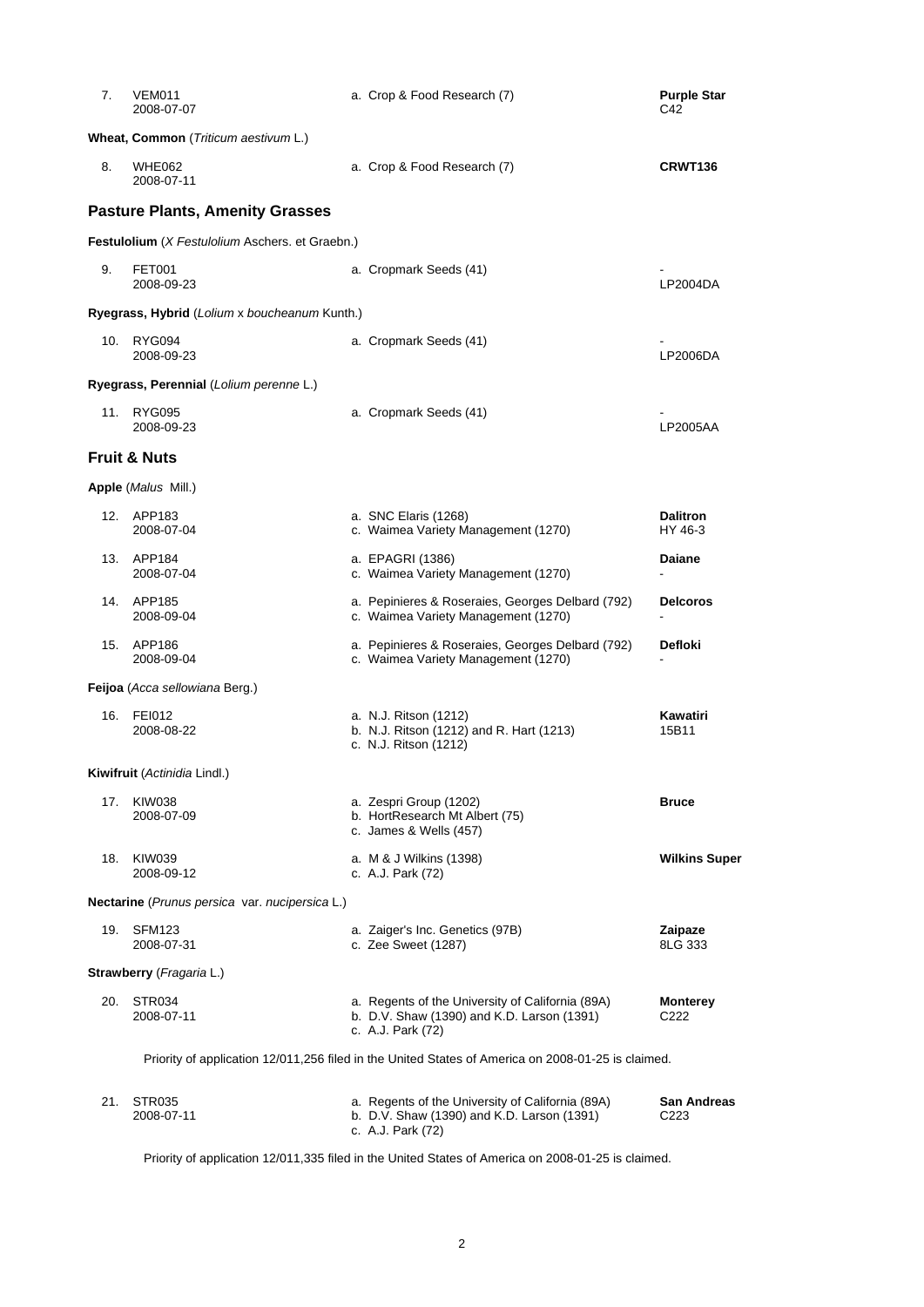| 22. STR036 |  |
|------------|--|
| 2008-07-11 |  |

 22. STR036 a. Regents of the University of California (89A) **Portola** 2008-07-11 b. D.V. Shaw (1390) and K.D. Larson (1391) C224 c. A.J. Park (72)

Priority of application 11/983,159 filed in the United States of America on 2007-11-06 is claimed.

# **Ornamentals, Trees, & Other Plants**

**Alstroemeria** (*Alstroemeria* L.)

|     | 23. ALS090<br>2008-09-02                                            | a. Van Zanten Plants (1029)<br>c. A.J. Park (72)                                    | Zapriteres<br>5/02                       |
|-----|---------------------------------------------------------------------|-------------------------------------------------------------------------------------|------------------------------------------|
|     | Astelia, Chatham Islands (Astelia chathamica (Skottsb.) L.B. Moore) |                                                                                     |                                          |
|     | 24. HOM253<br>2008-08-27                                            | a. G.E. Jewell (123)                                                                | <b>Frosted Bronze</b>                    |
|     | Calla Lily (Zantedeschia Spreng.)                                   |                                                                                     |                                          |
|     | 25. ZAN081<br>2008-09-08                                            | a. Pukekaroro Exotics (452)<br>b. T Brljevich (1395)<br>c. Pukekaroro Exotics (452) | Sahara<br>A12                            |
| 26. | ZAN <sub>082</sub><br>2008-09-08                                    | a. Pukekaroro Exotics (452)<br>b. T Brljevich (1395)<br>c. Pukekaroro Exotics (452) | <b>Pink Sox</b><br>D27                   |
| 27. | ZAN <sub>083</sub><br>2008-09-08                                    | a. Pukekaroro Exotics (452)<br>b. T Brljevich (1395)<br>c. Pukekaroro Exotics (452) | <b>Halloween</b><br>B38                  |
| 28. | ZAN084<br>2008-09-08                                                | a. Pukekaroro Exotics (452)<br>b. T Brljevich (1395)<br>Pukekaroro Exotics (452)    | <b>Jack O Lantern</b><br>D <sub>19</sub> |
| 29. | <b>ZAN085</b><br>2008-09-08                                         | a. Pukekaroro Exotics (452)<br>b. T Brljevich (1395)<br>c. Pukekaroro Exotics (452) | <b>Arctic Angel</b><br>D <sub>18</sub>   |
| 30. | ZAN086<br>2008-09-08                                                | a. Pukekaroro Exotics (452)<br>b. T Brljevich (1395)<br>c. Pukekaroro Exotics (452) | <b>White Diamond</b><br>D <sub>28</sub>  |
|     | 31. ZAN087<br>2008-09-08                                            | a. Pukekaroro Exotics (452)                                                         | <b>Mercedes</b>                          |
| 32. | ZAN088<br>2008-09-08                                                | a. Pukekaroro Exotics (452)                                                         | Gold Sovereign                           |
| 33. | <b>ZAN089</b><br>2008-09-08                                         | a. Pukekaroro Exotics (452)                                                         | <b>White Sox</b><br>030113               |
|     | 34. ZAN090<br>2008-09-08                                            | a. Pukekaroro Exotics (452)                                                         | <b>Red Baron</b><br>010057 (02)          |
| 35. | ZAN <sub>091</sub><br>2008-09-08                                    | a. Pukekaroro Exotics (452)                                                         | <b>Red Adair</b><br>010057 (04)          |
|     | 36. ZAN092<br>2008-09-08                                            | a. Pukekaroro Exotics (452)                                                         | <b>Saphira</b><br>030755                 |
|     | Corokia (Corokia A. Cunn.)                                          |                                                                                     |                                          |
| 37. | <b>SHM244</b><br>2008-07-21                                         | a. J. Ritchie (1389)<br>c. Lyndale Intellectual Property (1148)                     | <b>Blackberry and Lime</b>               |
|     | Dahlia (Dahlia L.)                                                  |                                                                                     |                                          |
| 38. | <b>DAH018</b><br>2008-08-05                                         | a. K Hammett (1393)<br>c. Lyndale Intellectual Property (1148)                      | <b>Best Bett</b>                         |
|     | Gazania (Gazania Gaertn.)                                           |                                                                                     |                                          |
| 39. | GAZ003<br>2008-08-08                                                | a. NuFlora (941)<br>c. Trents Nursery (352)                                         | Sahara                                   |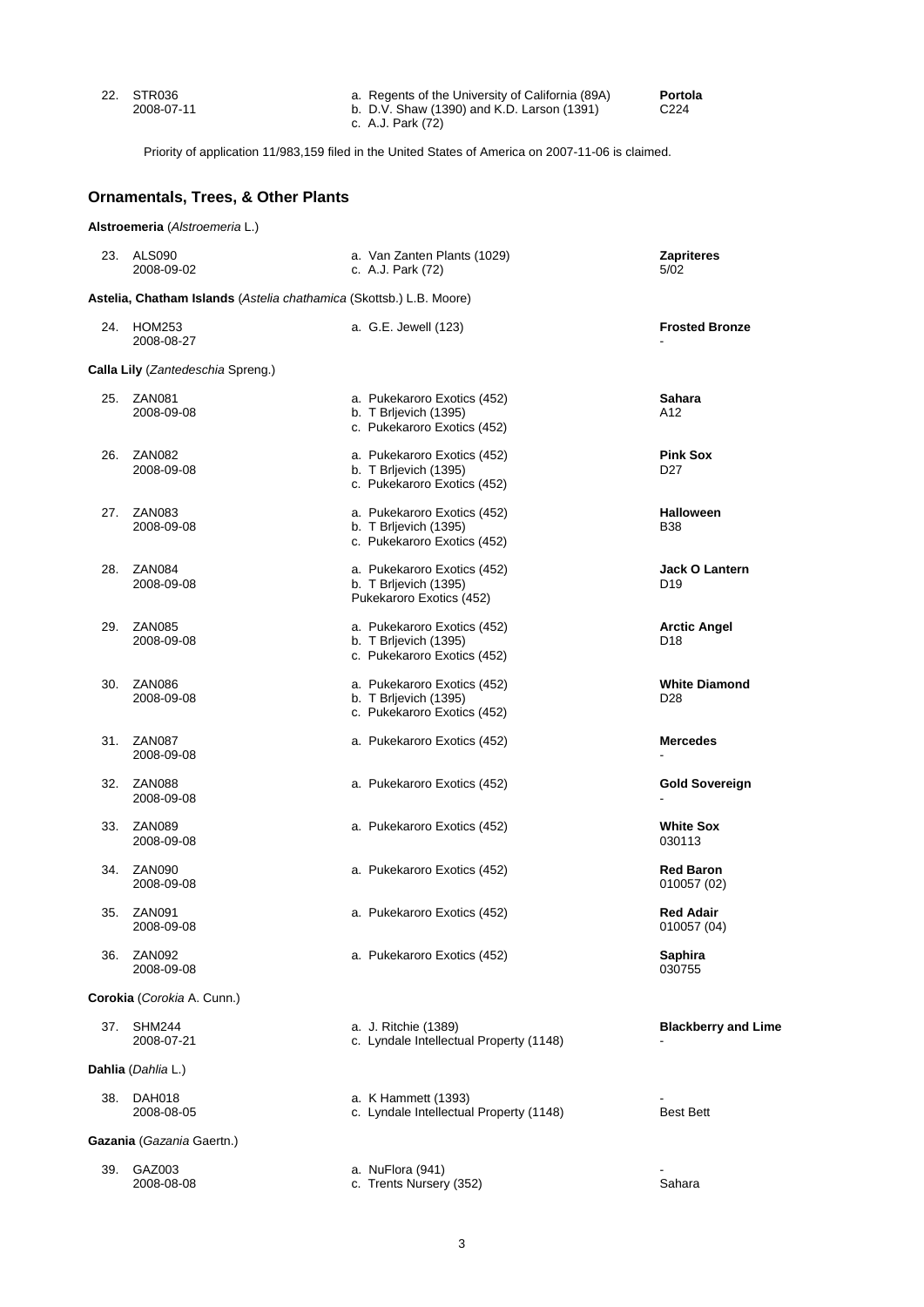|     | 40. GAZ004<br>2008-08-08                    | a. NuFlora (941)<br>b. G.N. Brown (1097)<br>c. Trents Nursery (352)               | <b>Vesuvius</b><br>BD <sub>1</sub> |
|-----|---------------------------------------------|-----------------------------------------------------------------------------------|------------------------------------|
| 41. | GAZ005<br>2008-08-08                        | a. NuFlora (941)<br>b. G.N. Brown (1097)<br>c. Trents Nursery (352)               | Krakatoa<br>BD <sub>2</sub>        |
|     | Griselinia/Broadleaf (Griselinia G. Forst.) |                                                                                   |                                    |
| 42. | TRM095<br>2008-07-08                        | a. J. Elliott (338)<br>b. Appletons Tree Nursery (1388)<br>c. J. Elliott (338)    | Redge                              |
|     | <b>Hebe</b> ( <i>Hebe</i> comm. ex Juss.)   |                                                                                   |                                    |
|     | 43. HEB023<br>2008-07-04                    | a. Greenhills Propagation Nursery (429)<br>c. Annton Nursery (630)                | <b>Pretty 'n' Pink</b>             |
|     | Hydrangea (Hydrangea L.)                    |                                                                                   |                                    |
| 44. | SHM246<br>2008-08-08                        | a. R Irie (1394)<br>c. Lyndale Intellectual Property (1148)                       | <b>RIE 09</b>                      |
|     | 45. SHM247<br>2008-08-08                    | a. R Irie (1394)<br>c. Lyndale Intellectual Property (1148)                       | <b>RIE 05</b>                      |
|     | <b>Lily</b> ( <i>Lilium</i> $L$ .)          |                                                                                   |                                    |
| 46. | <b>LIL128</b><br>2008-08-04                 | a. Testcentrum voor Siergewassen (956)<br>c. Green Harvest Pacific Holdings (742) | <b>Robina</b><br>TOO 98.30101-1    |
|     | Michelia (Magnolia hybrid)                  |                                                                                   |                                    |
|     | 47. SHM248<br>2008-08-15                    | a. M.C. Jury (155)<br>c. Anthony Tesselaar N.Z. (1126)                            | Micjur01<br><b>Best Purple</b>     |
|     | Pittosporum (Pittosporum Banks)             |                                                                                   |                                    |
| 48. | SHM242<br>2008-07-04                        | a. J. Elliott (338)                                                               | Zedge                              |
| 49. | <b>SHM243</b><br>2008-07-04                 | a. J. Elliott (338)<br>b. Appletons Tree Nursery (1388)<br>c. J. Elliott (338)    | <b>Pom Pom</b>                     |
| 50. | <b>SHM245</b><br>2008-08-05                 | a. J Ritchie (1392)<br>c. Lyndale Intellectual Property (1148)                    | Chardonnay                         |
|     | Red Hot Poker (Kniphofia Moench)            |                                                                                   |                                    |
| 51. | <b>HOM252</b><br>2008-07-21                 | a. Lyndale Intellectual Property (1148)                                           | <b>Peachy Cheeks</b>               |
|     | Rose (Rosa L.)                              |                                                                                   |                                    |
| 52. | <b>ROS944</b><br>2008-09-16                 | a. R Noack (1397)<br>c. Anthony Tesselaar N.Z. (1126)                             | <b>NOA97400A</b><br>Sedana         |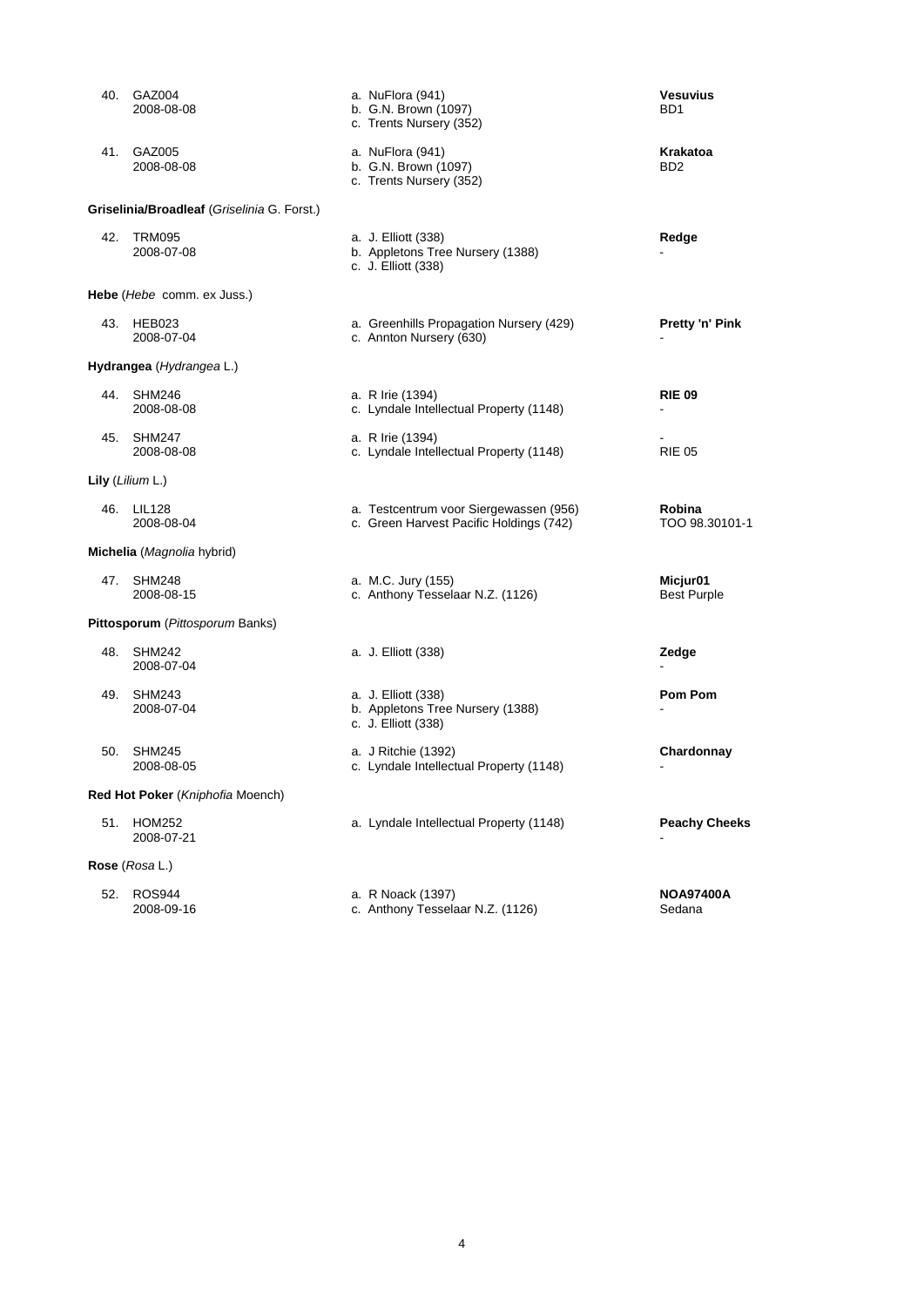|    | <b>Application Number</b>                     | a. Owner<br>b. Address for Service<br>(address code in brackets)   | <b>Previous Proposed</b><br><b>Denomination</b> (if different<br>from $4$ )<br>Breeder 's Reference or<br><b>Temporary Denomination</b> | Proposed<br>Denomination<br>Date of<br>Proposal |
|----|-----------------------------------------------|--------------------------------------------------------------------|-----------------------------------------------------------------------------------------------------------------------------------------|-------------------------------------------------|
|    | $\mathbf{1}$                                  | $\overline{2}$                                                     | 3                                                                                                                                       | 4                                               |
|    | <b>Pasture Plants, Amenity Grasses</b>        |                                                                    |                                                                                                                                         |                                                 |
|    | Fescue, Tall (Festuca arundinacea Schreb.)    |                                                                    |                                                                                                                                         |                                                 |
| 1. | <b>FES011</b>                                 | a. DLF Seeds (1309)                                                | <b>INFA 109</b>                                                                                                                         | Tower<br>2008-08-14                             |
|    | Ryegrass, Italian (Lolium multiflorum Lam.)   |                                                                    |                                                                                                                                         |                                                 |
| 2. | <b>RYG092</b>                                 | a. DLF Seeds (1309)                                                | LMD 2090                                                                                                                                | Anzac<br>2008-08-14                             |
|    | <b>Ornamentals, Trees, &amp; Other Plants</b> |                                                                    |                                                                                                                                         |                                                 |
|    | Ajuga (Ajuga L.)                              |                                                                    |                                                                                                                                         |                                                 |
| 3. | <b>HOM220</b>                                 | a. M. Tristram (1207)<br>b. Lyndale Intellectual Property (1148)   | <b>Binblasca</b>                                                                                                                        | <b>Black Scallop</b><br>2008-09-03              |
|    |                                               | Flax, New Zealand (Phormium J.R. Forst. & G.Forst.)                |                                                                                                                                         |                                                 |
| 4. | <b>FLX029</b>                                 | a. Liner Plants New Zealand (492)                                  | Dwarf JS 0701                                                                                                                           | D-JS 0701<br>2008-07-10                         |
|    | Rose (Rosa L.)                                |                                                                    |                                                                                                                                         |                                                 |
| 5. | <b>ROS911</b>                                 | a. M. Athy (1049)<br>b. Muskoka Roses (1240)                       | Athylight                                                                                                                               | Athylight<br>2008-07-17                         |
|    | Rosemary (Rosmarinus officinalis L.)          |                                                                    |                                                                                                                                         |                                                 |
| 6. | <b>SHM228</b>                                 | a. A Fairweather (1302)<br>b. Lyndale Intellectual Property (1148) | Chris1                                                                                                                                  | Roman Beauty<br>2008-07-23                      |

# **II.A APPLICATIONS FOR A VARIETY DENOMINATION**

# **III WITHDRAWAL OR LAPSE OF APPLICATIONS**

# **III.A WITHDRAWAL OF APPLICATIONS FOR PROTECTION**

| <b>Application Number</b>                 | a. Owner<br>b. Address for Service<br>(address code in brackets) | <b>Proposed Denomination</b><br>Breeder 's Reference or<br><b>Temporary Denomination</b> | Date of<br>Withdrawal |
|-------------------------------------------|------------------------------------------------------------------|------------------------------------------------------------------------------------------|-----------------------|
|                                           | っ                                                                | 3                                                                                        | 4                     |
| <b>Agricultural &amp; Vegetable Crops</b> |                                                                  |                                                                                          |                       |

**Potato** (*Solanum tuberosum* L.)

 1. POT066 a. Agriculture Victoria Services (860) **Macrusset** 2008-07-31 b. Eurogrow Potatoes (774) 89-27-33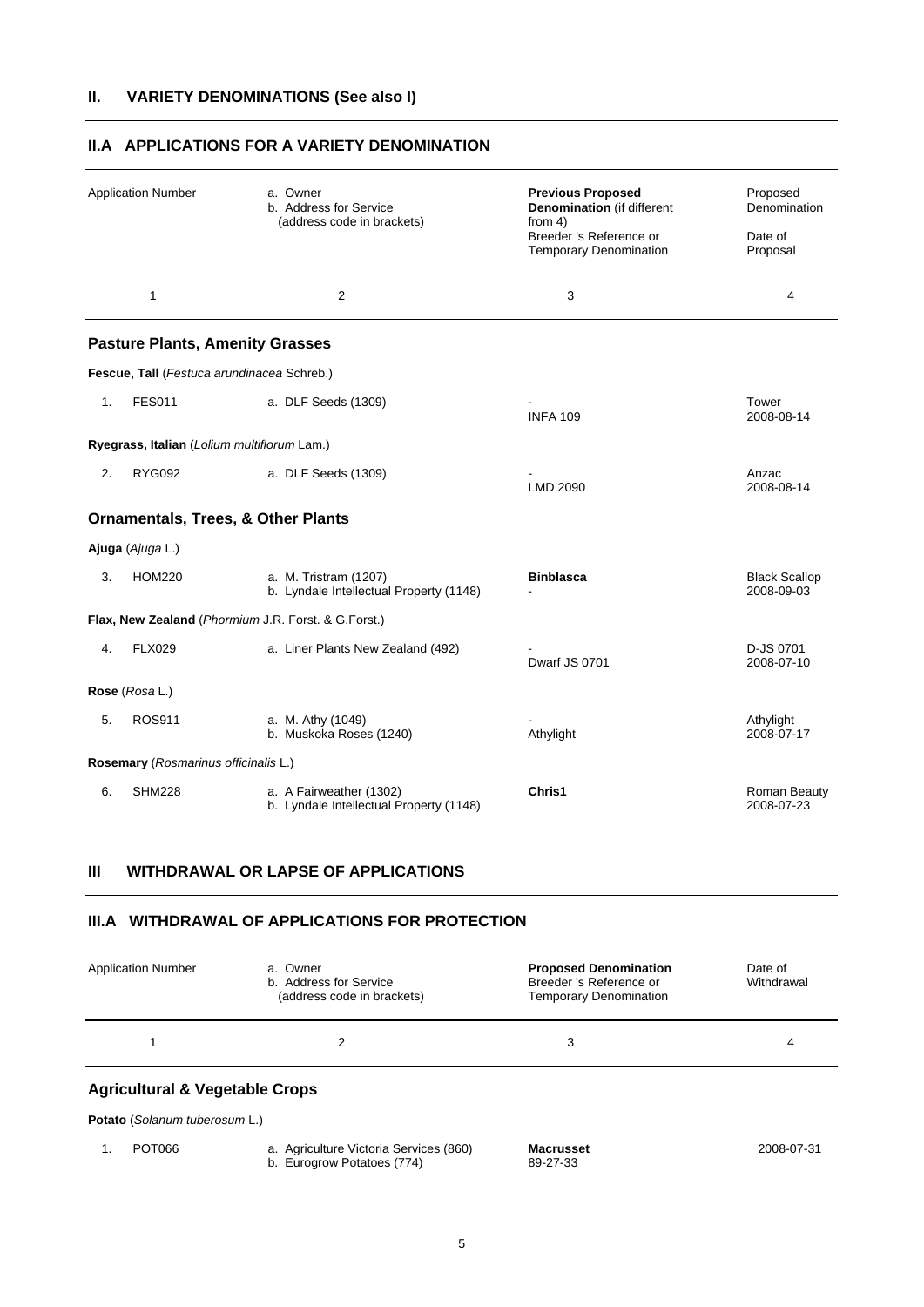# **Fruit & Nuts**

**Plum, Japanese** (*Prunus salicina* Lindl.)

| 2. | SFM085                                        | a. Agricultural Research Council (632)<br>b. NZ Fruit Tree Co. (771) | Souvenir<br>$7 - 3 - 135$           | 2008-07-28 |
|----|-----------------------------------------------|----------------------------------------------------------------------|-------------------------------------|------------|
|    | <b>Ornamentals, Trees, &amp; Other Plants</b> |                                                                      |                                     |            |
|    | Calla Lily (Zantedeschia Spreng.)             |                                                                      |                                     |            |
| 3. | ZAN076                                        | a. Bloomz New Zealand (948)                                          | <b>Hot Blooded BLZ</b><br>21075-307 | 2008-09-15 |
| 4. | ZAN080                                        | a. Bloomz New Zealand (948)                                          | <b>Jackpot BLZ</b><br>EV            | 2008-09-15 |

# **IV DECISIONS**

### **IV.A GRANT OF PLANT VARIETY RIGHTS**

|       | <b>Application Number</b><br>$\mathbf{1}$    | a. Owner<br>b. Breeder (if different from a)<br>c. Address for Service<br>(address code in brackets)<br>$\overline{2}$                               | Denomination<br>3 | <b>Grant Number</b><br>Date<br>4 |
|-------|----------------------------------------------|------------------------------------------------------------------------------------------------------------------------------------------------------|-------------------|----------------------------------|
|       |                                              |                                                                                                                                                      |                   |                                  |
|       | <b>Agricultural &amp; Vegetable Crops</b>    |                                                                                                                                                      |                   |                                  |
|       |                                              | Watermelon (Citrullus lanatus (Thunb.) Matsum. & Nakai)                                                                                              |                   |                                  |
| 1.    | <b>VEM009</b>                                | a. Syngenta Crop Protection (1314)<br>b. Syngenta Seeds - Vegetables (1170)<br>c. Syngenta Seeds (NZ) (1325)                                         | 90-4194           | 2722<br>2008-08-20               |
| Fungi |                                              |                                                                                                                                                      |                   |                                  |
|       |                                              | Fungal Endophyte (Neotyphodium (Acremonium) spp.)                                                                                                    |                   |                                  |
| 2.    | <b>FEN006</b>                                | a. New Zealand Agriseeds (56)                                                                                                                        | Nea 2             | 2714<br>2008-07-25               |
| 3.    | <b>FEN007</b>                                | a. Grasslanz Technology (1114)                                                                                                                       | AR37              | 2715<br>2008-07-25               |
| 4.    | <b>FEN009</b>                                | a. Cropmark Seeds (41)                                                                                                                               | U <sub>2</sub>    | 2716<br>2008-07-25               |
| 5.    | <b>FEN010</b>                                | a. New Zealand Agriseeds (56)                                                                                                                        | Nea <sub>6</sub>  | 2717<br>2008-07-25               |
| 6.    | <b>FEN012</b>                                | a. Grasslanz Technology (1114)                                                                                                                       | AR584             | 2718<br>2008-07-25               |
|       | <b>Pasture Plants, Amenity Grasses</b>       |                                                                                                                                                      |                   |                                  |
|       | Clover, Arrowleaf (Trifolium vesiculosum L.) |                                                                                                                                                      |                   |                                  |
| 7.    | <b>CLO046</b>                                | a. Dept. of Primary Industries & Water (1349) Arrotas<br>b. R.S. Smith (DPI&F) (1382) and E.J. Hall and R. Reid (TIAR) (1383)<br>c. DLF Seeds (1309) |                   | 2713<br>2008-07-18               |

# **Fruit & Nuts**

**Apple** (*Malus* Mill.)

| APP160 | a. INRA (1108)                      | Initial | 2710       |
|--------|-------------------------------------|---------|------------|
|        | c. Waimea Variety Management (1270) |         | 2008-07-09 |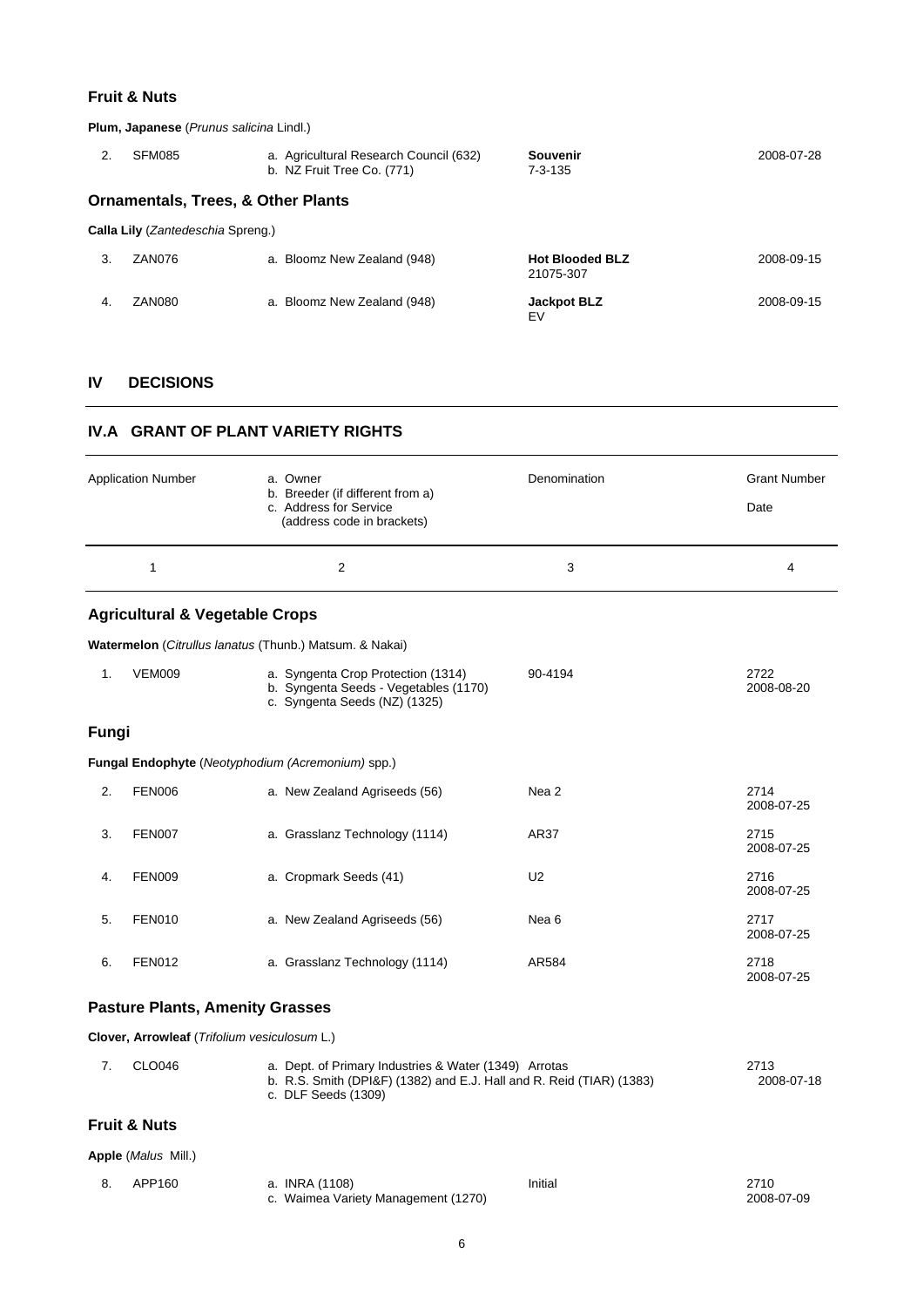**Blueberry** (*Vaccinium* L.)

| 9.  | BLU011                                        | a. HortResearch Mt Albert (75)<br>c. HortResearch Hawkes Bay (75E)                                          | <b>Island Blue</b>                | 2726<br>2008-09-03 |
|-----|-----------------------------------------------|-------------------------------------------------------------------------------------------------------------|-----------------------------------|--------------------|
| 10. | BLU012                                        | a. HortResearch (75A)<br>c. HortResearch Hawkes Bay (75E)                                                   | HortBlue Onyx                     | 2727<br>2008-09-03 |
|     | 11. BLU013                                    | a. HortResearch (75A)<br>c. HortResearch Hawkes Bay (75E)                                                   | <b>HortBlue Petite</b>            | 2728<br>2008-09-03 |
|     | Cherry (Prunus avium L.)                      |                                                                                                             |                                   |                    |
|     | 12. SFM094                                    | a. Pepinieres & Roseraies, Georges Delbard (792) Enjidel<br>b. P. Argot (794)<br>c. McGrath Nurseries (763) |                                   | 2719<br>2008-07-25 |
|     | Plum, Japanese (Prunus salicina Lindl.)       |                                                                                                             |                                   |                    |
|     | 13. SFM084                                    | a. Agricultural Research Council (632)<br>c. NZ Fruit Tree Co. (771)                                        | Awaso                             | 2730<br>2008-09-08 |
|     | 14. SFM086                                    | a. Agricultural Research Council (632)<br>c. NZ Fruit Tree Co. (771)                                        | Sapphire                          | 2731<br>2008-09-10 |
|     | <b>Ornamentals, Trees, &amp; Other Plants</b> |                                                                                                             |                                   |                    |
|     | Alstroemeria (Alstroemeria L.)                |                                                                                                             |                                   |                    |
|     | 15. ALS085                                    | a. Konst Breeding (307)<br>c. In Plants (2006) (1198)                                                       | Konpulse                          | 2724<br>2008-08-21 |
|     |                                               |                                                                                                             |                                   |                    |
|     | Azalea (Rhododendron L.)                      |                                                                                                             |                                   |                    |
|     | 16. RHO025                                    | a. D. Hughes (4)                                                                                            | <b>Blue Mountain Pink Chiffon</b> | 2711<br>2008-07-18 |
|     | Calla Lily (Zantedeschia Spreng.)             |                                                                                                             |                                   |                    |
|     | 17. ZAN077                                    | a. Green Harvest Pacific Holdings (742)                                                                     | Pink Heart                        | 2712<br>2008-07-18 |
|     | Corokia (Corokia A. Cunn.)                    |                                                                                                             |                                   |                    |
|     | 18. SHM208                                    | a. J.S. & K.A. Ritchie (1174)<br>c. Annton Nursery (630)                                                    | <b>Tutti Frutti</b>               | 2729<br>2008-09-04 |
|     | Lily (Lilium L.)09-04                         |                                                                                                             |                                   |                    |
|     | 19. LIL126                                    | a. Van Zanten Flowerbulbs (979)<br>c. A.J. Park (72)                                                        | Zanlorexus                        | 2723<br>2008-08-20 |
|     | Protea, King (Protea cynaroides L.)           |                                                                                                             |                                   |                    |
|     | 20. SHM232                                    | a. Ausflora Pacific (1341)<br>c. G.E. Jewell (123)                                                          | <b>White Crown</b>                | 2725<br>2008-08-29 |
|     | Rose (Rosa L.)                                |                                                                                                             |                                   |                    |
|     | 21. ROS935                                    | a. Poulsen Roser (164)<br>c. Baldwins (130)                                                                 | Poulhi019                         | 2720<br>2008-08-13 |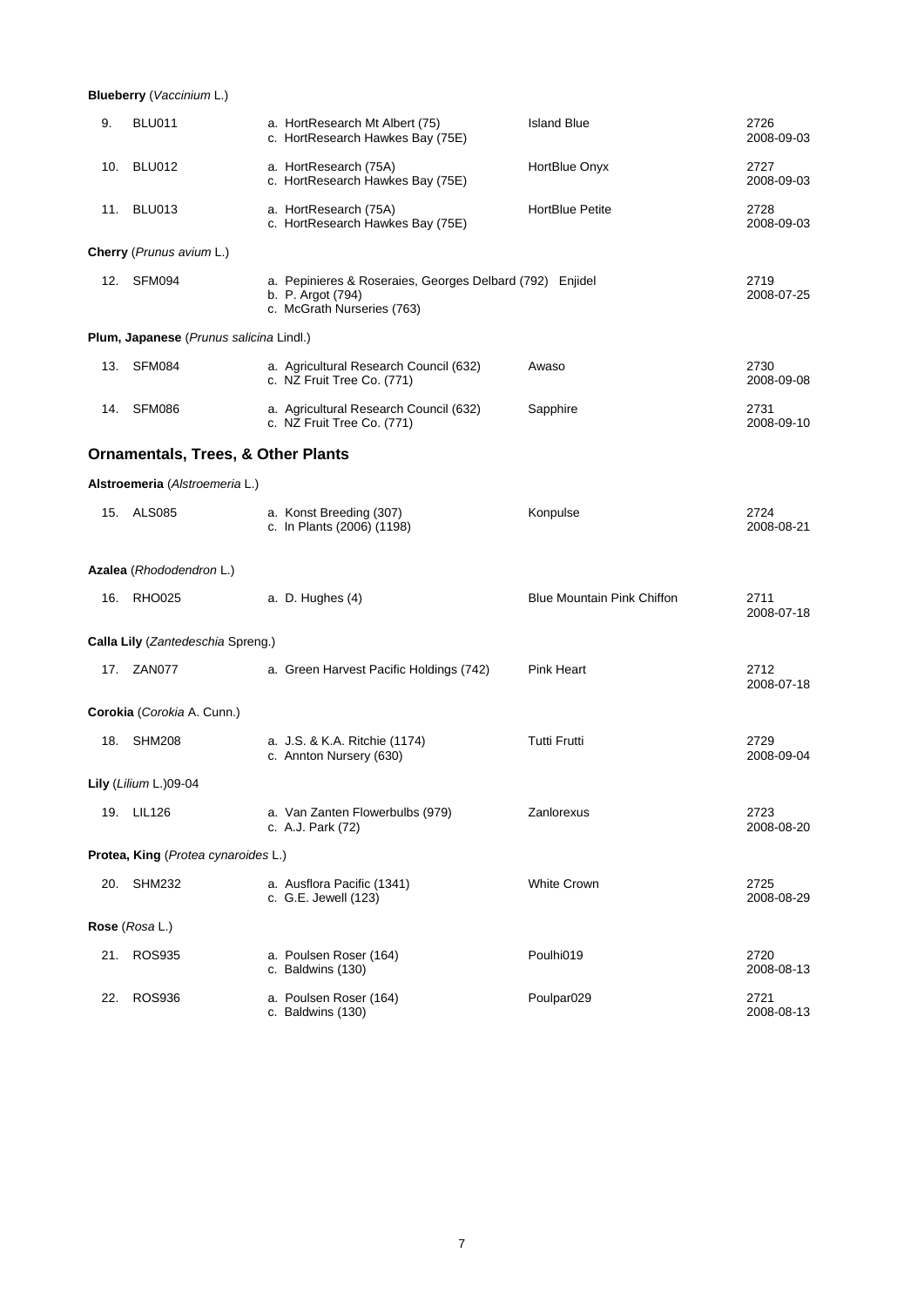| Reason                   | <b>Application Number</b> | a. Owner<br>b. Address for Service<br>(address code in brackets)                                                            | <b>Proposed Denomination</b><br>Breeder 's Reference | Date of Refusal |  |  |
|--------------------------|---------------------------|-----------------------------------------------------------------------------------------------------------------------------|------------------------------------------------------|-----------------|--|--|
|                          |                           | 2                                                                                                                           | 3                                                    | 4               |  |  |
| <b>Fruit &amp; Nuts</b>  |                           |                                                                                                                             |                                                      |                 |  |  |
| Cherry (Prunus avium L.) |                           |                                                                                                                             |                                                      |                 |  |  |
|                          | <b>SFM105</b>             | a. Molyneux Management (970)<br>b. McGrath Nurseries (763)<br>on the grounds that the variety is not sufficiently distinct. | Molmac                                               | 2008-08-15      |  |  |

# **IV.B REFUSAL OF APPLICATIONS FOR PROTECTION**

# **V. CHANGES IN THE PERSON OF THE OWNER OR OF THE ADDRESS FOR SERVICE**

# **V.A CHANGES RELATING TO APPLICATIONS**

| <b>Application Number</b><br>Proposed Denomination/<br>Breeder's Reference | <b>Previous</b><br>a. Owner<br>b. Address for Service<br>(address code in brackets) | New<br>a. Owner<br>b. Address for Service<br>(address code in brackets) | Date of<br>Change |
|----------------------------------------------------------------------------|-------------------------------------------------------------------------------------|-------------------------------------------------------------------------|-------------------|
|                                                                            |                                                                                     | 3                                                                       | 4                 |

### **Ornamentals, Trees, & Other Plants**

**Calla Lily** (*Zantedeschia* Spreng.)

 1. ZAN078 a. Green Harvest Developments (1280) a. Green Harvest Pacific Holdings (742) 2008-09-15 Red Delicious

# **V.B CHANGES RELATING TO GRANTS**

| <b>Grant Number</b><br>Denomination | Previous<br>a. Owner<br>b. Address for Service<br>(address code in brackets) | <b>New</b><br>a. Owner<br>b. Address for Service<br>(address code in brackets) | Date of<br>Change |
|-------------------------------------|------------------------------------------------------------------------------|--------------------------------------------------------------------------------|-------------------|
|                                     |                                                                              | 3                                                                              | 4                 |

# **Fruit & Nuts**

**Peach** (*Prunus persica* L.)

| $\sim$ 2583     | a. F. Laugesen (1096)      | a. F. Laugesen (1396) | 2008-09-15 |
|-----------------|----------------------------|-----------------------|------------|
| Beryl's Delight | b. NZ Fruit Tree Co. (771) |                       |            |

#### **Ornamentals, Trees, & Other Plants**

**Calla Lily** (*Zantedeschia* Spreng.)

 2. 2712 a. Green Harvest Developments (1280) a. Green Harvest Pacific Holdings (742) 2008-09-15 Pink Heart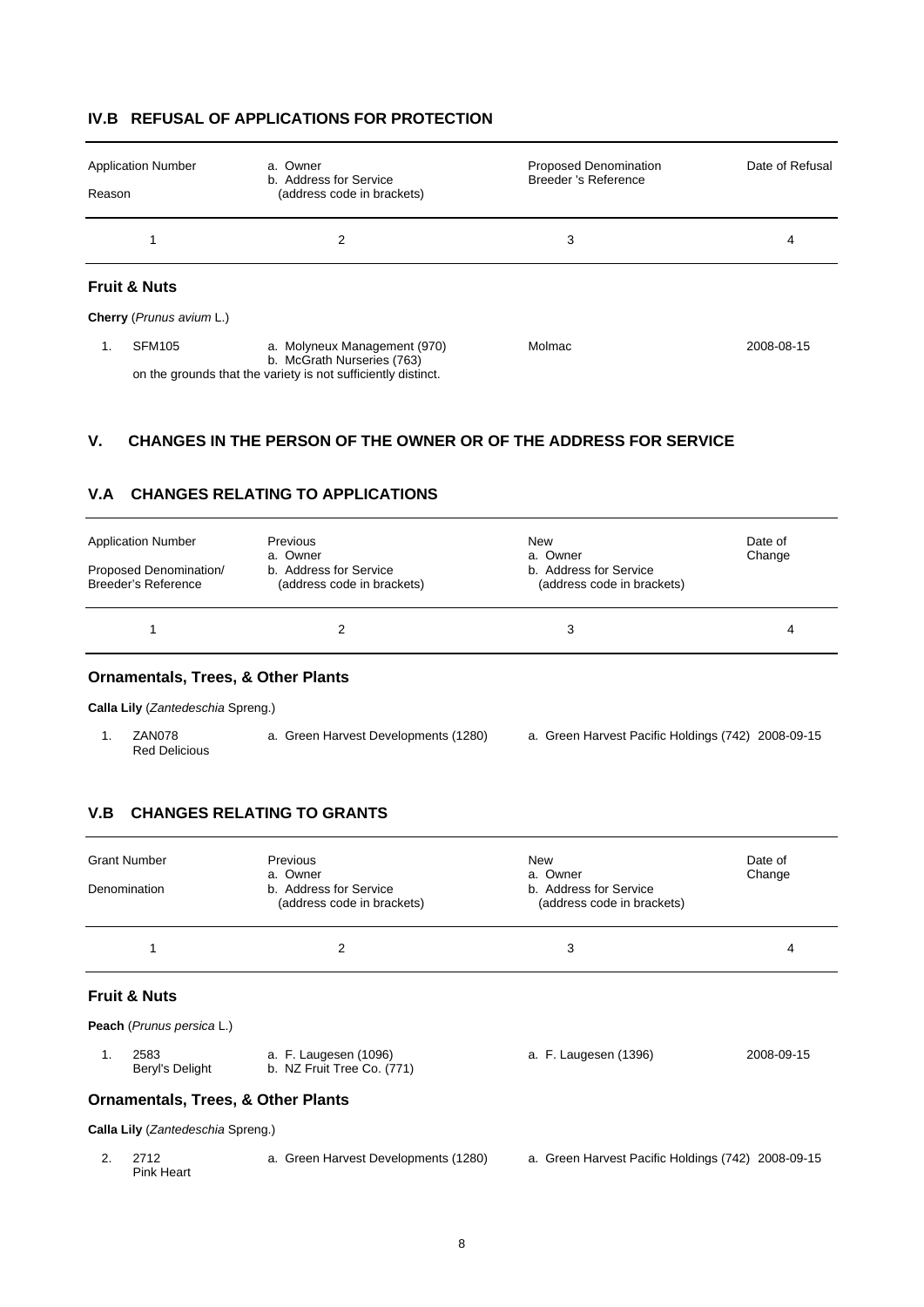| 1898     | a. H.R. & M.J. Lewis (836) |
|----------|----------------------------|
| So White | b. In Plants (295A)        |

3. 1898 a. H.R. & M.J. Lewis (836) a. H.R. & M.J. Lewis (836) 2008-07-03

b. In Plants (2006) (1198)

#### **VI. TERMINATION OF PROTECTION**

# **VI.A SURRENDER OF PROTECTION** Grant Number **a.** Owner **Communist Communist Communist Communist** Denomination Date of b. Address for Service **Termination**  (address code in brackets)  $1$  2 3 4 **Agricultural & Vegetable Crops Wheat, Common** (*Triticum aestivum* L.) 1. 795 a. PGG Wrightson Seeds (54) Monad 2008-09-23 2. 2497 a. Delley Seeds & Plants (1063) &one other Bakker Gold 2008-09-23 b. PGG Wrightson Seeds (54) **Pasture Plants, Amenity Grasses Birdsfoot Trefoil** (*Lotus corniculatus* L.) 3. 566 a. Grasslanz Technology (1114) Grasslands Goldie 2008-08-20 **Clover, White** (*Trifolium repens* L.) 4. 1745 a. Barenbrug Holland (206) & two others Barblanca 2008-08-21 b. Grasslanz Technology (1114) **Ryegrass, Hybrid** (*Lolium* x *hybridum* Hausskn) 5. 152 a. PGG Wrightson Seeds (54) Maverick Gold 2008-09-25 **Fruit & Nuts Peach** (*Prunus persica* L.) 6. 1899 a. Zanzi Fruitgrowing (659) Duchessa D'Este 2008-08-14 b. A.D. & F.A. McGrath (232) 7. 1305 a. National Institute of Fruit Tree Sci (125) Chiyohime 2008-08-25 b.. A.J. Park (72) **Ornamentals, Trees, & Other Plants Alstroemeria** (*Alstroemeria* L.) 8. 1733 a. Van Zanten Plants (1029) Staprisis 2008-08-29 b. A.J. Park (72) **Anthurium** (*Anthurium* Schott.) 9. 2186 a. Rijnplant (1048) Lady Love 2008-08-14 b. Rainbow Park Nurseries (254) 10. 2187 a. Rijnplant (1048) Sunny Love 2008-08-14 b. Rainbow Park Nurseries (254) 11. 2313 a. Rijnplant (1048) Exciting Love 2008-08-14 b. Rainbow Park Nurseries (254)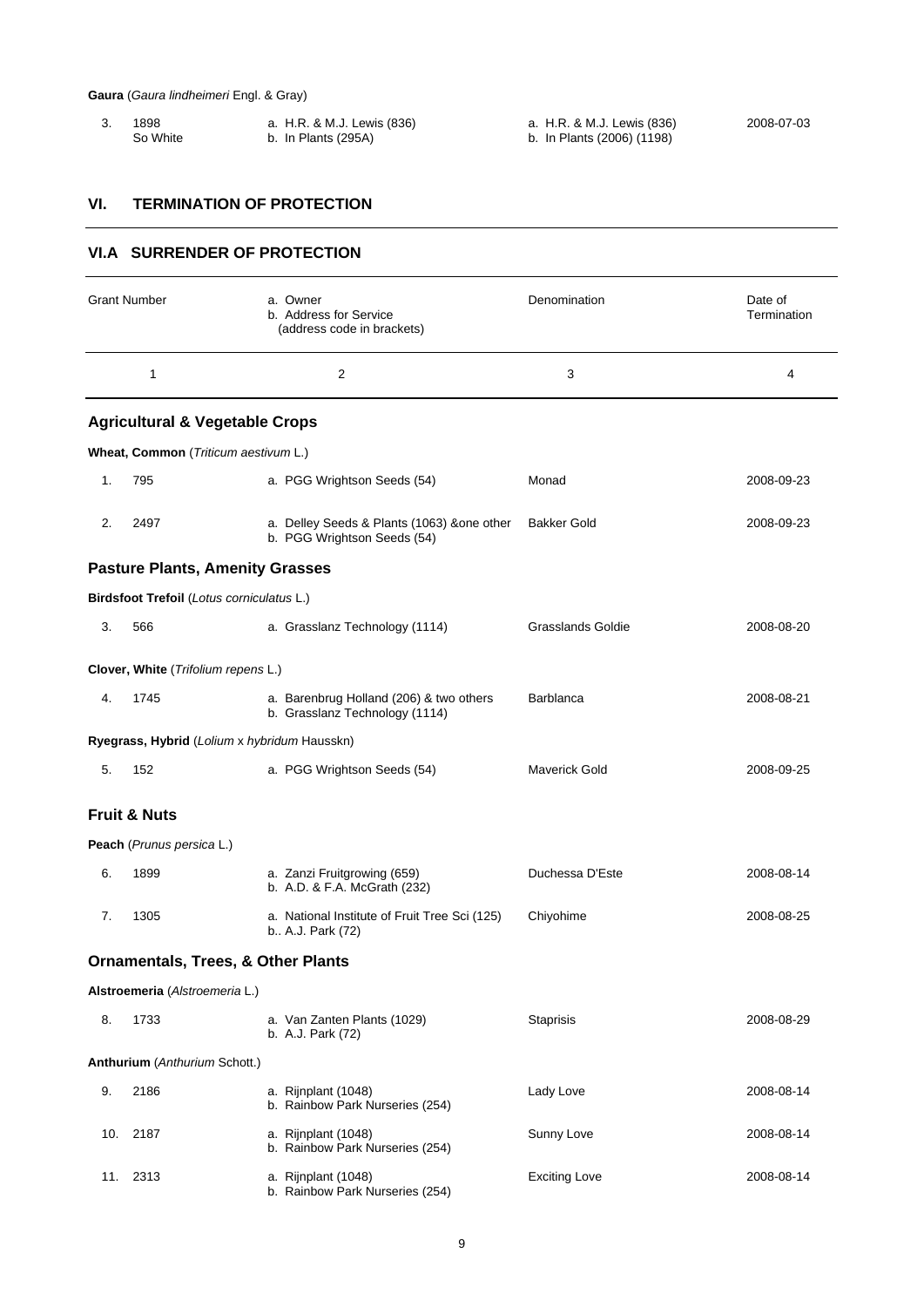|     | 12. 2314                                      | a. Rijnplant (1048)<br>b. Rainbow Park Nurseries (254)                                      | Changing Love          | 2008-08-14 |
|-----|-----------------------------------------------|---------------------------------------------------------------------------------------------|------------------------|------------|
|     | 13. 2315                                      | a. Rijnplant (1048)<br>b. Rainbow Park Nurseries (254)                                      | Rijn199922             | 2008-08-14 |
|     | Brachyscome (Brachyscome Cass.)               |                                                                                             |                        |            |
|     | 14. 2150                                      | a. University of Sydney Plant Breeding (697) Compact Amethyst<br>b. Colorworx Nursery (990) |                        | 2008-08-20 |
|     | Calla Lily (Zantedeschia Spreng.)             |                                                                                             |                        |            |
|     | 15. 680                                       | a. Green Harvest Pacific Holdings (742)                                                     | <b>Apricot Glow</b>    | 2008-08-27 |
|     | Coneflower (Echinacea Moench.)                |                                                                                             |                        |            |
| 16. | 1938                                          | a. K. Hawks (846)<br>b. In Plants (295A)                                                    | Kims Knee High         | 2008-08-21 |
|     | Fern, Lady (Athyrium Roth.)                   |                                                                                             |                        |            |
|     | 17. 2137                                      | a. D. Heims (847)<br>b. Lifetech Laboratories (308)                                         | Ursulas Red            | 2008-09-09 |
|     | 18. 2138                                      | a. D. Ballantyne (966)<br>b. Lifetech Laboratories (308)                                    | <b>Silver Falls</b>    | 2008-09-09 |
|     | Fig (Ficus L.)                                |                                                                                             |                        |            |
|     | 19. 2188                                      | a. Plantenkwekerij J. van Geest (590)<br>b. Rainbow Park Nurseries (254)                    | Petali                 | 2008-08-14 |
|     | Fig, Weeping (Ficus benjamina L.)             |                                                                                             |                        |            |
|     | 20. 2189                                      | a. Plantenkwekerij J. van Geest (590)<br>b. Rainbow Park Nurseries (254)                    | Eclipse                | 2008-08-14 |
|     | Geranium/Cranesbill (Geranium L.)             |                                                                                             |                        |            |
|     | 21. 2235                                      | a. D. Heims (847)<br>b. Lifetech Laboratories (308)                                         | <b>Midnight Reiter</b> | 2008-07-28 |
|     | Hebe (Hebe comm. ex Juss.)                    |                                                                                             |                        |            |
|     | 22. 2237                                      | a. P. Hipkin (996)                                                                          | Sunstreak              | 2008-08-29 |
|     | Heucherella (X Heucherella Wehrh. Ex Stearn)  |                                                                                             |                        |            |
|     | 23. 2373                                      | a. Dan Heims (997)<br>b. Lifetech Laboratories (308)                                        | Sunspot                | 2008-07-01 |
|     | Hydrangea (Hydrangea L.)                      |                                                                                             |                        |            |
|     | 24. 2067                                      | a. Miyoshi & Co. (331) and H. Ebihara (579)<br>b. Fryers Nursery (580)                      | Frau Taiko             | 2008-09-04 |
| 25. | 2068                                          | a. Miyoshi & Co. (331) and H. Ebihara (579)<br>b. Fryers Nursery (580)                      | Frau Mariko            | 2008-09-04 |
|     | Lavender, French (Lavandula stoechas spp. L.) |                                                                                             |                        |            |
|     | 26. 1218                                      | a. Horrobin & Hodge Nurseries (534)                                                         | <b>Silver Ghost</b>    | 2008-08-22 |
|     | Lily (Lilium L.)                              |                                                                                             |                        |            |
|     | 27. 1517                                      | a. Van Zanten Flowerbulbs (979)<br>b. A.J. Park (72)                                        | Francia                | 2008-07-20 |
|     | Petunia (Petunia Juss.)                       |                                                                                             |                        |            |
|     | 28. 2222                                      | a. NuFlora (941)<br>b. Colorworx Nursery (990)                                              | MP19                   | 2008-07-04 |
| 29. | 2223                                          | a. NuFlora (941)<br>b. Colorworx Nursery (990)                                              | MP24                   | 2008-07-04 |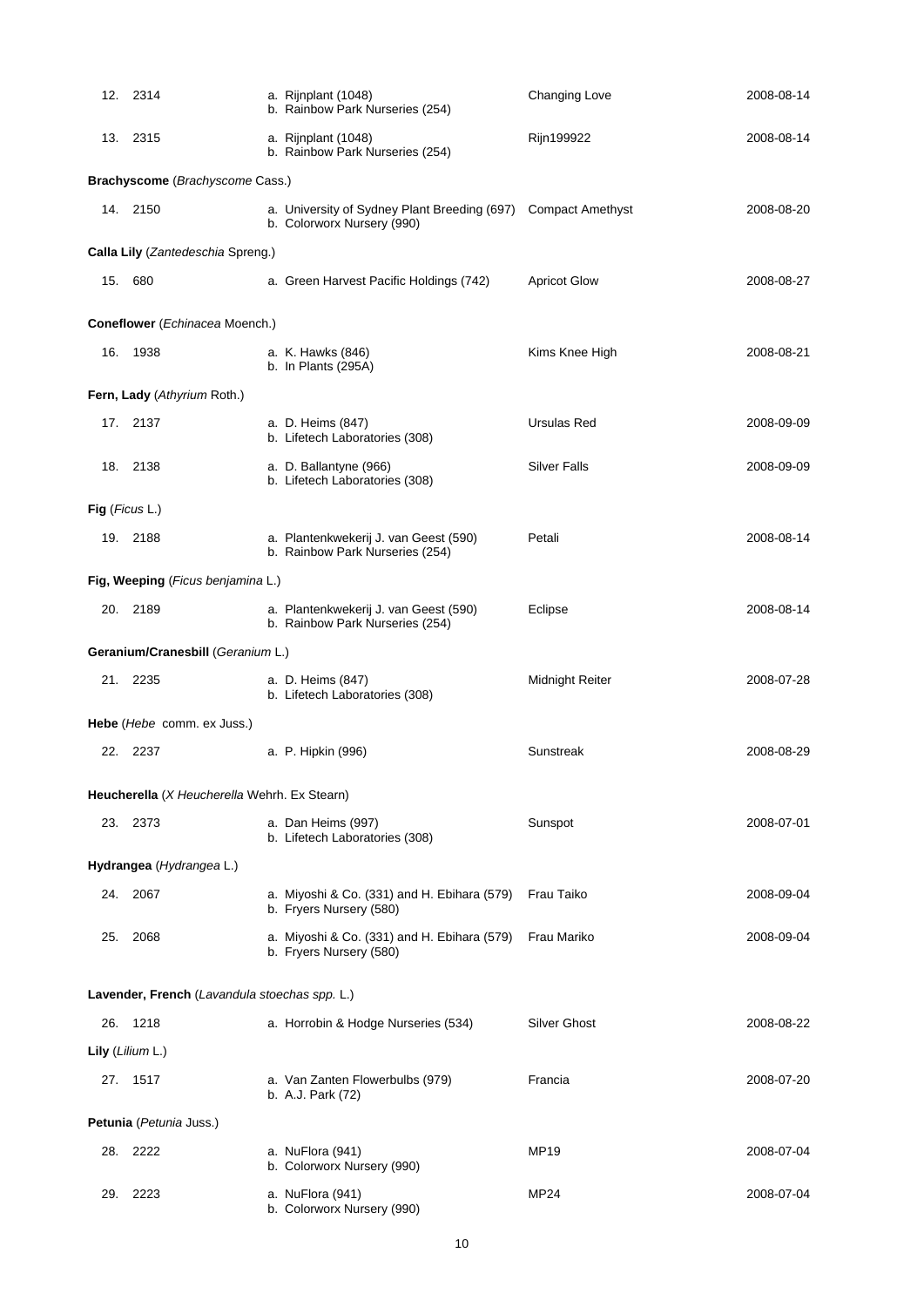|                                     | 30. 2211                       | a. NuFlora (941)<br>b. Colorworx Nursery (990)                   | MP3                | 2008-07-07 |
|-------------------------------------|--------------------------------|------------------------------------------------------------------|--------------------|------------|
|                                     | 31. 2212                       | a. NuFlora (941)<br>b. Colorworx Nursery (990)                   | MP <sub>5</sub>    | 2008-07-07 |
|                                     | 32. 2214                       | a. NuFlora (941)<br>b. Colorworx Nursery (990)                   | <b>MP21</b>        | 2008-07-07 |
| 33.                                 | 1006                           | a. Suntory Flowers (1010)<br>b. Lyndale Nurseries Auckland (296) | Suntosol           | 2008-08-02 |
|                                     | Pineapple Lily (Eucomis L'Her) |                                                                  |                    |            |
|                                     | 34. 2234                       | a. T.E. Welsh (1024)                                             | <b>Tugela Ruby</b> | 2008-07-28 |
|                                     | Rose (Rosa L.)                 |                                                                  |                    |            |
| 35.                                 | 987                            | a. Poulsen Roser (164)<br>b. Baldwins (130)                      | Poulwarb           | 2008-07-19 |
| 36.                                 | 1287                           | a. S.N.C. Meilland & Cie (27A)<br>b. I.R. Gear (545)             | Meironsse          | 2008-08-11 |
| 37.                                 | 597                            | a. W. Kordes' Sohne (22)<br>b. Franko Roses New Zealand (187A)   | Jacakor            | 2008-08-26 |
| 38.                                 | 1312                           | a. Ford Roses (566)                                              | Aorangi            | 2008-09-01 |
|                                     | Tiarella (Tiarella L.)         |                                                                  |                    |            |
|                                     | 39. 2139                       | a. Dan Heims (997)<br>b. Lifetech Laboratories (308)             | Crow Feather       | 2008-09-09 |
|                                     | 40. 2140                       | a. Dan Heims (997)<br>b. Lifetech Laboratories (308)             | Jeepers Creepers   | 2008-09-09 |
| Weinmannia (Weinmannia racemosa L.) |                                |                                                                  |                    |            |
|                                     | 41. 507                        | a. Naturally Native NZ Plants (564)                              | Kiwi Red           | 2008-09-04 |

# **VI.B CANCELLATION OF PROTECTION**

|                                               | <b>Grant Number</b>        | a. Owner<br>b. Address for Service<br>(address code in brackets) | Denomination | Date of<br>Termination |  |  |
|-----------------------------------------------|----------------------------|------------------------------------------------------------------|--------------|------------------------|--|--|
|                                               | 1                          | 2                                                                | 3            | 4                      |  |  |
|                                               | <b>Fruit &amp; Nuts</b>    |                                                                  |              |                        |  |  |
|                                               | <b>Apple (Malus Mill.)</b> |                                                                  |              |                        |  |  |
| 1.                                            | 1996                       | a. Wang Yu-Lin (631)                                             | Huaguan      | 2008-09-20             |  |  |
| <b>Ornamentals, Trees, &amp; Other Plants</b> |                            |                                                                  |              |                        |  |  |
| Syzygium (Syzygium Gaertn.)                   |                            |                                                                  |              |                        |  |  |
| 2.                                            | 1780                       | a. T.D. and C.M. Hennessey (655)<br>b. J.R. and C.J. Tabak (656) | Lillyput     | 2008-09-07             |  |  |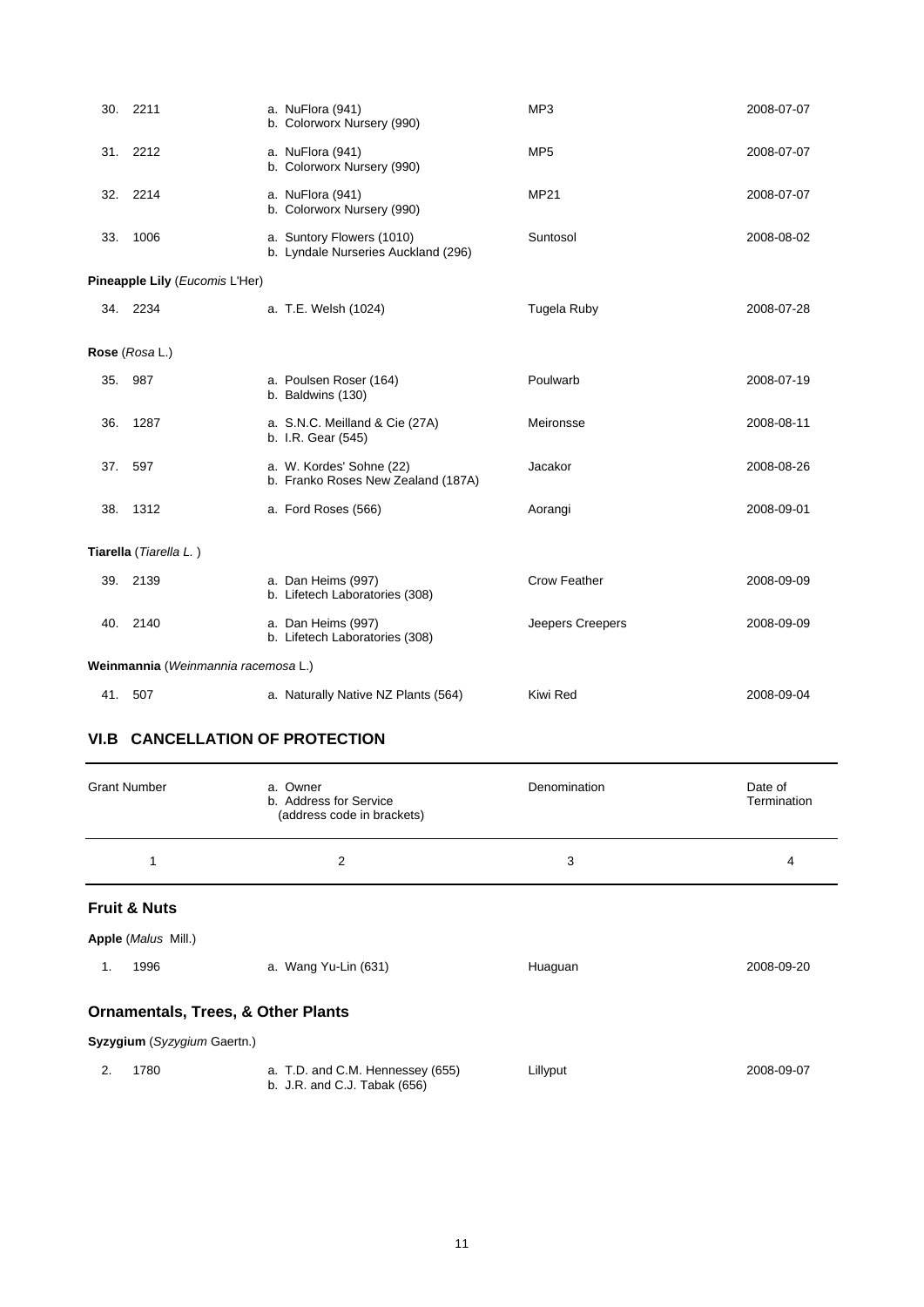In Journal No.112 (October-December 2007), page 1, section I, Applications for Protection, the breeder of the watermelon variety '90- 4194' was incorrect. The correct entry reads:

- 
- 1. VEM009 a. Syngenta Crop Protection (1314) **90-4194** b. Syngenta Seeds Inc. Vegetables (1170) c. Syngenta Seeds (NZ) (1325)
	-

#### **VIII. GENERAL INFORMATION**

#### **VIII.A CLOSING DATE – NOTICE TO BREEDERS ENTERING VARIETIES IN CENTRAL DUS TRIALS CONDUCTED BY THE PVR OFFICE**

You will need to meet the following deadline in order to have your variety included in the central trial to be established in 2009.

Forage brassicas (summer sown) Make application by 1 November 2008

The closing date for grasses and white clover varieties has changed. You will need to meet the following deadline in order to have your variety included in the central trial to be established in 2009.

Grasses, White Clover Make application by 1 February 2009

#### **VIII.B HOLIDAY CLOSING OF THE PLANT VARIETY RIGHTS OFFICE**

The Plant Variety Rights Office will close at end of business on Wednesday, 24 December 2008 and re-open on Monday, 5 January 2009.

#### **VIII.C UPDATING OF POSTAL ADDRESSES IN THE PVR DATABASE**

New Zealand Post now requires the routine use of postal codes. Many service addresses in the PVR database do not have the post codes and we request that you supply your postal code if we do not already have it. All service addresses can be accessed through the variety search information on the website.

#### **VIIID. CHANGES TO THE PLANT VARIETY RIGHTS OFFICE WEBSITE –** [www.pvr.govt.nz](http://www.pvr.govt.nz/)

The Plant Variety Rights web site has now been incorporated into the new Intellectual Property Office of New Zealand website [www.iponz.govt.nz](http://www.iponz.govt.nz/). The existing PVR website address, [www.pvr.govt.nz,](http://www.pvr.govt.nz/) has not changed and you will now be automatically redirected to the Plant Variety Rights page on the new website. The PVR variety database continues to be accessible through the new site and is unchanged. The site has a number of new features including the ability to create PDF versions of any page content, email content links to others and a search option to scan all content for specific information.

The Plant Variety Rights Journal is now available from the PVR website and will be updated quarterly. The direct web address for the Plant Variety Journal is [www.iponz.govt.nz/cms/pvr/the-journal.](http://www.iponz.govt.nz/cms/pvr/the-journal)

# **VIIIE. FUTURE PUBLICATION OF THE PLANT VARIETY RIGHTS JOURNAL**

With the Plant Variety Rights Journal now available from the Plant Variety Rights web site, it is proposed that the last routine printing of the Plant Variety Rights Journal will be in January 2009.

It is recognised that there may be value in printing the full list of granted varieties, as published in each January edition of the PVR Journal, and the full list of provisionally protected varieties, as published in each July edition of the PVR Journal., in a single publication. It is proposed that this single publication would be published and printed in January each year. This would provide the complete list of all protected varieties as at 31 December annually.

Should you wish to comment on one or both proposed change s to the Journal, please send to [chris.barnaby@pvr.govt.nz](mailto:chris.barnaby@pvr.govt.nz) or to [Jennifer.jebson@pvr.govt.nz](mailto:Jennifer.jebson@pvr.govt.nz) All and any comments are welcome.

The Plant Variety Rights Journal will continue to be emailed each quarter to those who have requested this service. If you wish to start having the Journal emailed or wish to be removed from the list, please advise the PVR Office of the email address you use and our records will be amended accordingly.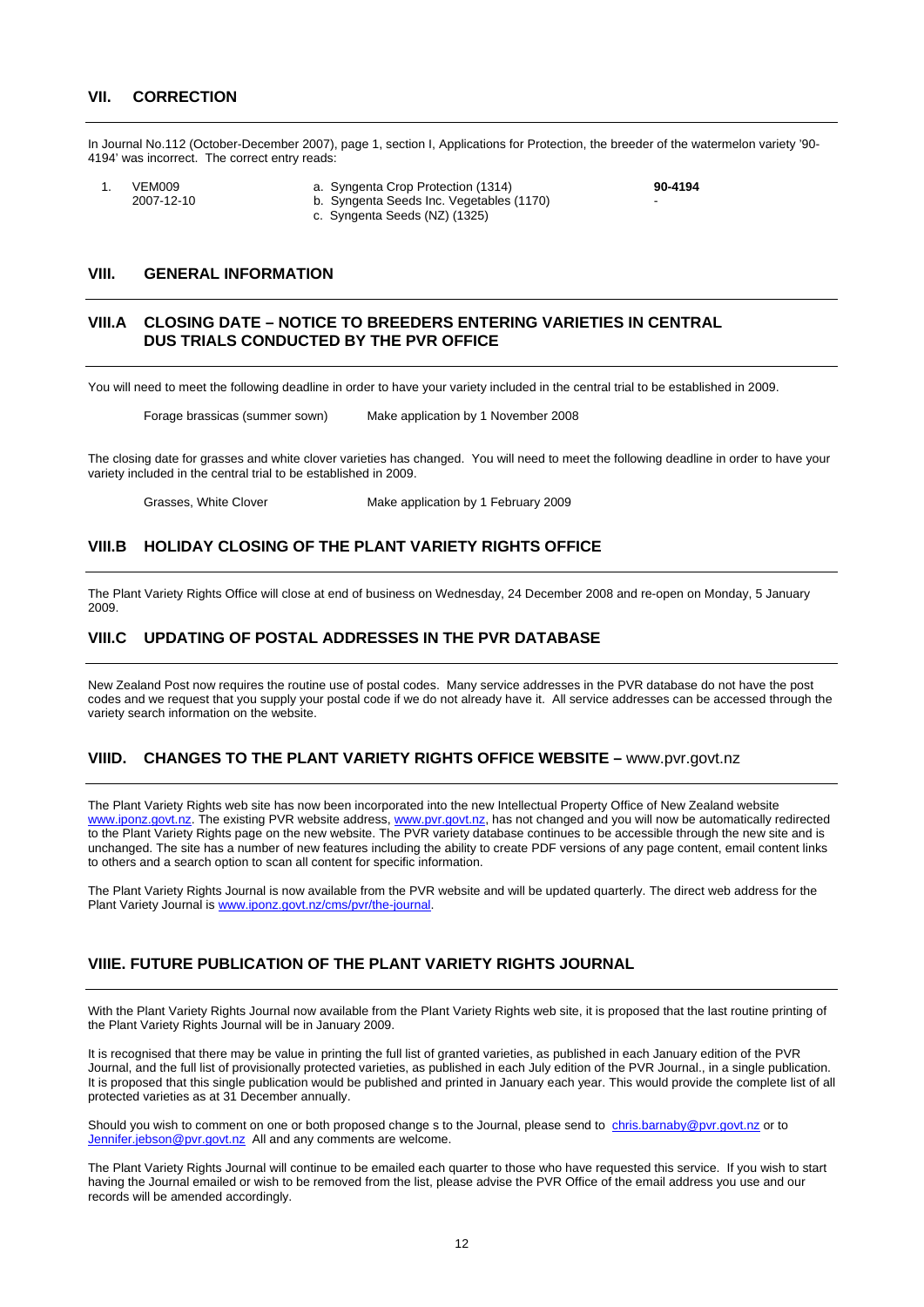#### **CODE NO ADDRESS**

 4 D. Hughes, Blue Mountain Nurseries, Bushy Hill Street, Tapanui, West Otago, NZ New Zealand Institute for Crop and Food Research Ltd, Private Bag 4704, Christchurch, NZ 22 W. Kordes' Sohne Rosenschulen GmbH & Co. Ltd, Rosenstraate 54, 25365 Klein Offenseth-Sparrieshoop, Germany<br>27A S.N.C. Meilland & Cie. Domaine de Saint Andre. Le Cannet des Maures. 83340 Le Luc en Provence. France S.N.C. Meilland & Cie, Domaine de Saint Andre, Le Cannet des Maures, 83340 Le Luc en Provence, France 41 Cropmark Seeds Ltd, P.O. Box 16-574,Christchurch, NZ 54 PGG Wrightson Seeds Ltd, P.O. Box 939, Christchurch, NZ 56 New Zealand Agriseeds Limited, 2547 Old West Coast Road, R.D.1, Christchurch 8021, NZ<br>72 A.J. Park, P.O. Box 949, Wellington, NZ A.J. Park, P.O. Box 949, Wellington, NZ 75 Horticulture and Food Research Institute of New Zealand Ltd, 120 Mt Albert Road, Private Bag 92 169, Auckland, NZ 75A Horticulture and Food Research Institute of New Zealand Ltd, Private Bag 92169, Auckland, NZ 75E HortResearch, Attn: Wendy Cashmore, Hawkes Bay Research Centre, Private Bag 1401, Havelock North 4157, NZ<br>97B Zaiger's Inc. Genetics. 1219 Grimes Avenue. Modesta. California 95358. USA Zaiger's Inc. Genetics, 1219 Grimes Avenue, Modesta, California 95358, USA 123 G.E. Jewell, Te Horo Ornamentals, Settlement Road, R.D.2, Otaki, 5582, NZ 125 National Institute of Fruit Tree Science of the Ministry of Agriculture, Forestry & Fisheries, 2-1, Fujimoto, Tsukuba 305, Japan 130 Baldwins, P.O. Box 852, Wellington 1, NZ 155 M.C. Jury, Mark Jury Nursery, Tikorangi, 589 Otaraoa Road, R.D.43, Waitara, NZ 164 Poulsen Roser A/S, Kratbjerg 332, 3480 Fredensborg, Denmark 187A Franko Roses New Zealand Ltd, 220b State Highway 16, Whenuapai, Auckland 0814, NZ Kartoffelzucht Bohm, Postfach 1380, 21303 Luneburg, Germany 206 Barenbrug Holland B.V., Postbox 4, 6678 ZG, Oosterhout, The Netherlands<br>232 A.D. & F.A. McGrath, Gorton Road, R.D.2, Cambridge, NZ 232 A.D. & F.A. McGrath, Gorton Road, R.D.2, Cambridge, NZ<br>254 Rainbow Park Nurseries Ltd. P.O. Box 415. Drury. South A Rainbow Park Nurseries Ltd, P.O. Box 415, Drury, South Auckland 1750, NZ 296 Lyndale Nurseries Auckland Ltd, P.O. Box 81-022, Whenuapai, Auckland, NZ 307 Konst Breeding B.V., Nieuwveens Jaagpad 93, 2441 GA Nieuwveens, The Netherlands 308 Lifetech Laboratories Ltd, P.O. Box 300-188, Albany 0752, Auckland, NZ 331 Miyoshi & Co., 2-1-8, Hachimanyama, Setagaya, Tokyo 156, Japan 338 J. Elliott, R.D.1, Amberley, Canterbury, NZ 352 Trents Nursery Ltd, 552 Trents Road, Prebbleton 7604, NZ 429 Greenhills Propagation Nursery Pty Ltd, (R. Harrison) 20 Gillespie Road, Tynong, Victoria 3813, Australia 452 Pukekaroro Exotics, P.O. Box 29, Paparoa 0585, Northland, NZ 457 James & Wells, Private Bag 3140, Hamilton, NZ<br>492 Liner Plants New Zealand Ltd, P.O. Box 81044, 492 Liner Plants New Zealand Ltd, P.O. Box 81044, Whenuapai, Auckland, NZ 534 Horrobin & Hodge Nurseries, Ihaka Street, R.D.31, Manakau, via Levin, NZ<br>545 L.R. Gear, 41 Ashton Fitchett Drive, Brooklyn, Wellington, NZ I.R. Gear, 41 Ashton Fitchett Drive, Brooklyn, Wellington, NZ 564 Naturally Native New Zealand Plants Ltd, Gamman Mill Road, R.D.3, Tauranga, NZ 566 Ford Roses, 280 Tremaine Avenue, Palmerston North, NZ<br>579 H. Fhihara, 82-25 Ohaza-Oki, Ninomiyamachi, Hagagun, T 579 H. Ebihara, 82-25 Ohaza-Oki, Ninomiyamachi, Hagagun, Tochigi 321-45, Japan 580 Fryers Nursery, Cnr Boxall and McMillan Streets, Invercargill, NZ<br>590 Plantenkwekerij J. van Geest B.V., Perzikenlaan 10, 2691 JP s-C 590 Plantenkwekerij J. van Geest B.V., Perzikenlaan 10, 2691 JP s-Gravenzande, The Netherlands<br>630 Annton Nursery Ltd, 1896 Hamilton Road, Cambridge, NZ 630 Annton Nursery Ltd, 1896 Hamilton Road, Cambridge, NZ Wang Yu-Lin, 35 McFadzean Drive, Blockhouse Bay, Auckland, NZ 632 Agricultural Research Council, P.O. Box 8783, Pretoria 0001, Republic of South Africa 655 T.D. and C.M. Hennessey, 79 Tinney Road, Upper Caboolture, Queensland, Australia 656 J.R. and C.J. Tabak, 160 State Highway 16, Whenuapai, Auckland, NZ 659 Zanzi Fruitgrowing Ltd, via Modena, 19, 44100 Ferrara, Italy 697 University of Sydney Plant Breeding Institute, 107 Cobbitty Road, Cobbitty, N.S.W.2570, Australia 720 Midlands Seed Limited, P.O. Box 65, Ashburton, NZ Green Harvest Pacific Holdings Ltd, P.O. Box 43-188, Mangere, Auckland, NZ 763 McGrath Nurseries Ltd., Gorton Road, R.D.2, Cambridge, NZ 771 New Zealand Fruit Tree Company, C/- J. Morton, P.O. Box 446, Hastings 4156, NZ<br>774 Eurogrow Potatoes Ltd. 81 Mt Lebanon Crescent, Manurewa, Auckland 2105, NZ 774 Eurogrow Potatoes Ltd, 81 Mt Lebanon Crescent, Manurewa, Auckland 2105, NZ 792 Pepinieres & Roseraies, Georges Delbard, Societe Anonyme, Malicorne, 03600 Commentry, France P. Argot, La Cappe, Genilac, 42800 Rive de Gier, France 89A The Regents of the University of California, 1111 Franklin Street, 12th Floor, Oakland, CA94607 - 5200, U.S.A.<br>295A In Plants Ltd. C/- Ian Duncalf. Parva Plants. P.O. Box 2503. Tauranga. NZ 295A In Plants Ltd, C/- Ian Duncalf, Parva Plants, P.O. Box 2503, Tauranga, NZ 836 H.R. & M.J. Lewis, 'Girraween', Park Road, Buckland Park, Virginia 5120, South Australia 846 K. Hawks, Niche Gardens, 1111 Dawson Road, Chapel Hill, NC 27516, USA<br>847 D. Heims, 10050 S. Macksburg Road, Canby, OR 97013, U.S.A. 847 D. Heims, 10050 S. Macksburg Road, Canby, OR 97013, U.S.A.<br>860 Agriculture Victoria Services Pty Ltd. 475 Mickleham Road, Attw 860 Agriculture Victoria Services Pty Ltd, 475 Mickleham Road, Attwood, Victoria 3049, Australia 948 Bloomz New Zealand Ltd, 421 Joyce Road, Tauranga 3021, NZ<br>941 NuFlora International Pty Ltd, 63 Wills Road, Macquarie Fields, 941 NuFlora International Pty Ltd, 63 Wills Road, Macquarie Fields, New South Wales 2564, Australia<br>956 Testcentrum voor Siergewassen, Hyacintenlaan 8, 2182 DE Hillegom, The Netherlands 956 Testcentrum voor Siergewassen, Hyacintenlaan 8, 2182 DE Hillegom, The Netherlands<br>966 D. Ballantyne, 18418 S. Holly Lane, Oregon City, Oregon 97045, USA 966 D. Ballantyne, 18418 S. Holly Lane, Oregon City, Oregon 97045, USA<br>970 Molyneux Management Ltd, P.O. Box 46, Cromwell, NZ 970 Molyneux Management Ltd, P.O. Box 46, Cromwell, NZ<br>979 Van Zanten Flowerbulbs B.V., P.O. Box 25, 2180 AA Hil Van Zanten Flowerbulbs B.V., P.O. Box 25, 2180 AA Hillegom, The Netherlands 990 Colorworx Nursery Ltd, 395 Old Highway, R.D.6, Tauranga, NZ 996 P. Hipkin, 6 Hodgson Road, Pakowhai, R.D.3, Napier, NZ 997 Dan Heims, Terra Nova Nurseries Inc, P.O. Box 23938, Tigard, OR 97281-3938, USA<br>1010 Suntory Flowers Ltd. 2-13-12 Hirakawa-cho 2-chome. Chivoda-ku. Tokyo. Japan Suntory Flowers Ltd, 2-13-12 Hirakawa-cho 2-chome, Chiyoda-ku, Tokyo, Japan 1024 T.E. Welsh, 325 College Street, Palmerston North, NZ Van Zanten Plants B.V., P.O. Box 265, 1430 AG Aalsmeer, The Netherlands 1048 Rijnplant B.V., Hofzichtlaan 5, 2636 AM Schipluiden, The Netherlands<br>1049 M. Athy. 712 Matawai Road. Waerenga-A-Hika. Gisborne. NZ M. Athy, 712 Matawai Road, Waerenga-A-Hika, Gisborne, NZ 1063 Delley Seeds and Plants Ltd, Chateau de Delley, CH-1567 Delley, Switzerland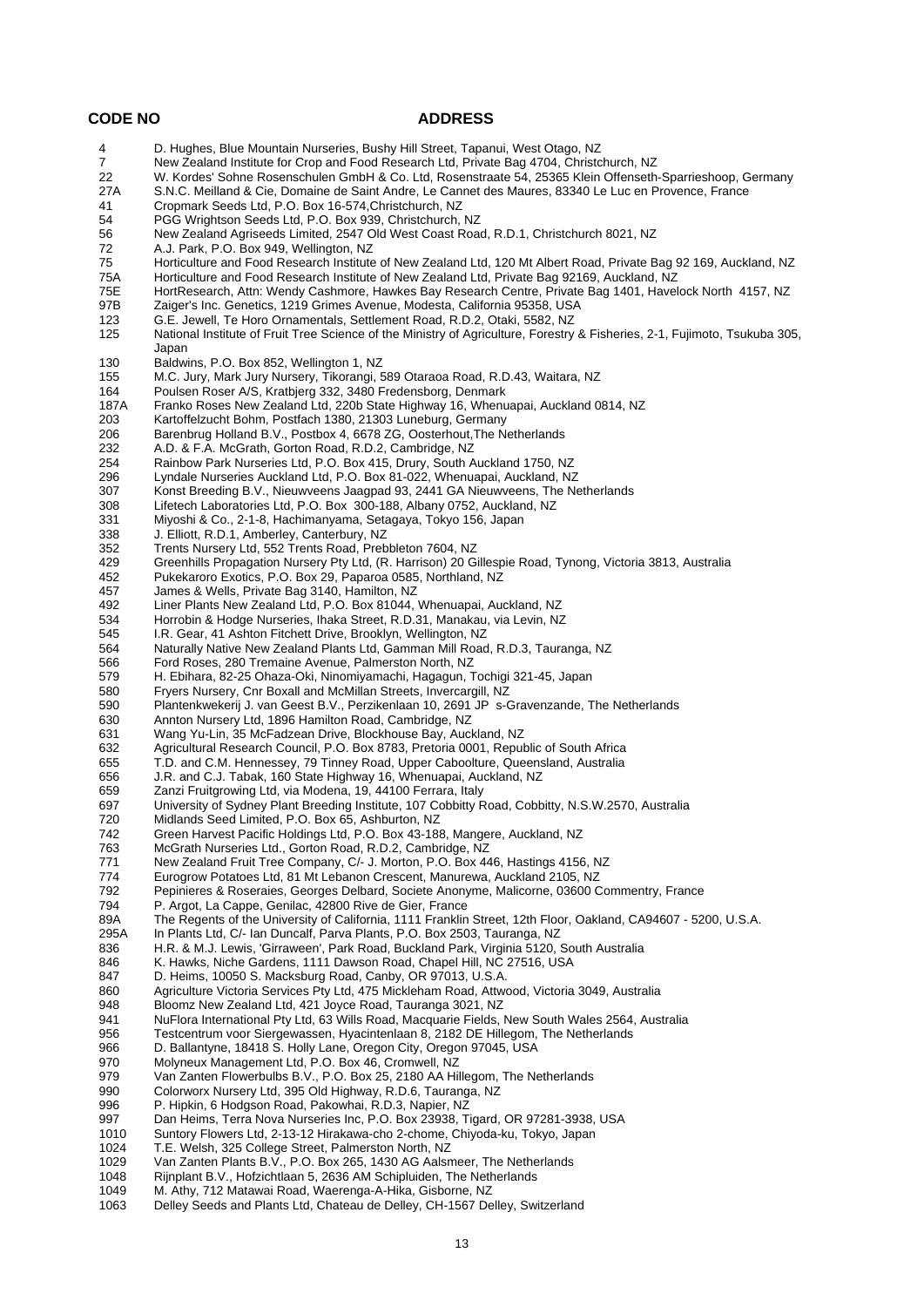- 1064 Federal Research Station for Plant Production, RAC, Changins, Route de Duillier, CH-1260, Nyon, Switzerland<br>1097 G.N. Brown, 50 Boundary Road, Pennant Hills, NSW 2120, Australia
- 
- 1097 G.N. Brown, 50 Boundary Road, Pennant Hills, NSW 2120, Australia<br>1108 Institut National de la Recherche Agronomigue, C/o Agri Obtentions \$ Institut National de la Recherche Agronomique, C/o Agri Obtentions SA, Chemin de la Petite Miniere - BP 36, 78041 Guyancourt, Cedex, France
- 1114 Grasslanz Technology Limited, Private Bag 11008, Palmerston North 4442, NZ
- Anthony Tesselaar N.Z. Limited, C/o Ian Duncalf, 139 Te Puna Road, R.D.6, Tauranga, NZ
- 1148 Lyndale Intellectual Property Ltd, P.O. Box 81-022, Whenuapai, Auckland, NZ<br>1163 Syngenta Seeds Ltd, Market Stainton, Lincolnshire LN8 5LJ, United Kingdom
- Syngenta Seeds Ltd, Market Stainton, Lincolnshire LN8 5LJ, United Kingdom
- 1170 Syngenta Seeds Inc. Vegetables, 600 North Armstrong Place, Boise, Idaho, USA
- 1174 J.S. & K.A. Ritchie, 4 Higginson St., Otane 4179, Central Hawks Bay, NZ
- 1198 In Plants (2006) Ltd, P.O. Box 44, Patumahoe, South Auckland, NZ<br>1202 Zespri Group Ltd, 400 Maunganui Road, Mt Maunganui, NZ
- 1202 Zespri Group Ltd, 400 Maunganui Road, Mt Maunganui, NZ<br>1207 M. Tristram. Stable Cottage. Binsted. Arundel. West Sussex
- M. Tristram, Stable Cottage, Binsted, Arundel, West Sussex, BN18 0LL, United Kingdom
- 1212 N.J. Ritson, 93 Rangihaeata Road, Golden Bay, NZ
- 1213 R. Hart, 87 Trewavas Street, Motueka, NZ
- 1240 Muskoka Roses Ltd, 712 Matawai Road, R.D.1, Gisborne, NZ<br>1268 SNC Elaris, 75 Avenue Joxe, F-49100 Angers, France
- SNC Elaris, 75 Avenue Joxe, F-49100 Angers, France
- 1270 Waimea Variety Management Ltd, 48 Ellis Street, Brightwater, Nelson, NZ
- 1287 Zee Sweet Limited, P.O.Box 446, Hastings, New Zealand<br>1302 Aline Fairweather, Hilltop Nursery, Beaulieu, Hampshire S
- 1302 Aline Fairweather, Hilltop Nursery, Beaulieu, Hampshire SO42 7YR, Great Britian<br>1309 DLE Seeds Ltd. PO Box 16826, Sockburn, Christchurch, New Zealand
- DLF Seeds Ltd, PO Box 16826, Sockburn, Christchurch, New Zealand
- 1314 Syngenta Crop Protection AG, Schwarzwaldallee 215, CH-4002, Basel, Switzerland
- 1325 Syngenta Seeds (NZ) Ltd, C/o John Pallesen, 92 Rahui Road, Otaki, New Zealand
- Ausflora Pacific, 200 Ure Road, Gembrook, Victoria 3783, Australia
- 1349 The Crown in Right of the State of Tasmania through the Department of Primary Industries and Water, GPO Box 44, Hobart, Tasmania, 7001, Australia
- 1366 Europlant Pflanzenzucht GmbH, Wulf-Werum-Strasse 1, D 21337 Lueneburg, Germany<br>1382 R.S. Smith, Department of Primary Industry and Fisheries, G.P.O. Box 44, Hobart, Tasmar
- 1382 R.S. Smith, Department of Primary Industry and Fisheries, G.P.O. Box 44, Hobart, Tasmania, Australia
- 1383 E.J. Hall and R. Reid, Tasmanian Institute of Agricultural Research, G.P.O. Box 44, Hobart, Tasmania, Australia
- 1385 Nunhems B.V., P.O. Box 4005, 6080 AA Haelen, The Netherlands
- 1386 EPAGRI, Rodovia Admar Gonzaga 1347, Itacorubi CP 502, 88034-901 Florianapolis, Brazil
- 1388 Appletons Tree Nursery Ltd, 1748 Main Road South, Wakefield, Nelson, NZ
- 
- 1389 Jack Ritchie, 4 Higginson Street, Otane 4202, Hawks Bay, New Zealand<br>1390 Douglas V. Shaw, 1002 Stanford Drive, Davis, California 95616, USA Douglas V. Shaw, 1002 Stanford Drive, Davis, California 95616, USA
- 1391 Kirk D. Larson, 24 Russell Court, Irvine, California 92617, USA
- 1392 Jack Ritchie, 4 Higginson Street, Otane, Hawks Bay, New Zealand
- 
- 1393 Keith Hammett, 488c Don Buck Road, Massey, Auckland, New Zealand
- 1394 Ryoji Irie, 3-7 Narutaki Honmachi, Ukyo-Ku, JP MZ618-8242 Kyoto, Japan Trevor Brljevich, 2 Calla Street, Maungaturoto, New Zealand
- 1396 F. Laugesen, 21 Addington Place, Ascot Park, Taradale, Napier, 4112
- 
- 1397 Reinhard Noack, Im Fenne 54, 33334 Gutersloh, Germany<br>1398 Marcus and Jan Wilkins, 187A Te Akau Road, R D 4, Oker 1398 Marcus and Jan Wilkins, 187A Te Akau Road, R D 4, Okere Falls, Rotorua 3074, New Zealand